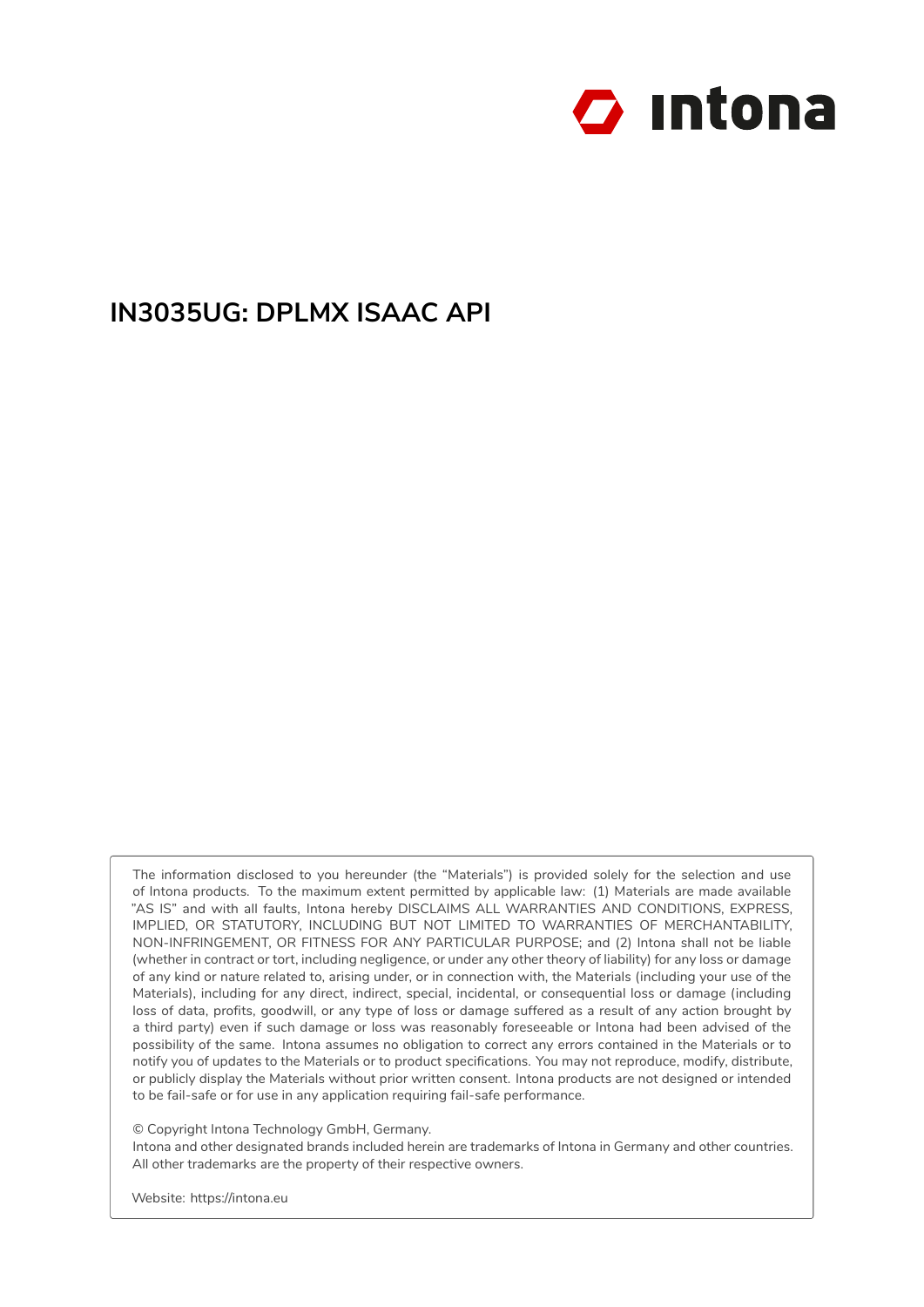# **Contents**

| 1              | <b>UDP Network API</b>                                                                                                               | 4                                                                                                  |
|----------------|--------------------------------------------------------------------------------------------------------------------------------------|----------------------------------------------------------------------------------------------------|
| $\overline{2}$ | Introduction<br>2.1.1<br>Sending and receiving commands (via CLI on Linux/macOS/msys)<br>2.1.2<br>2.1.3                              | 4<br>4<br>$\overline{4}$<br>$\overline{4}$<br>5                                                    |
| 3              | <b>Persistence and reboots</b>                                                                                                       | 6                                                                                                  |
|                | 4 AES67 support                                                                                                                      | 6                                                                                                  |
| 5              | <b>Firmware updates</b>                                                                                                              | 7                                                                                                  |
| 6              | UDP API protocol definition and reference<br>6.1.1<br>6.1.2<br><b>JSON</b><br>6.1.3<br>6.1.4<br>6.1.5<br>6.1.6<br>6.1.7              | 8<br>8<br>8<br>8<br>8<br>9<br>10<br>10<br>10                                                       |
| $\overline{7}$ | Reference<br>7.1<br>device_info<br>7.1.1<br>7.1.2<br>7.1.3<br>7.1.4<br>7.1.5<br>7.1.6<br>7.1.7<br>7.1.8<br>7.1.9<br>7.1.13 RTP state | 11<br>11<br>11<br>11<br>11<br>12<br>12<br>14<br>14<br>15<br>15<br>15<br>16<br>16<br>16<br>17<br>18 |
|                | 7.2<br>7.2.1<br>7.2.2<br>7.2.3<br>7.2.4<br>7.3<br>7.3.1<br>7.3.2<br>7.3.3<br>7.3.4                                                   | 18<br>21<br>21<br>21<br>21<br>21<br>21<br>22<br>22<br>22<br>22                                     |
|                | 7.4<br>7.4.1<br>7.4.2                                                                                                                | 23<br>23<br>23                                                                                     |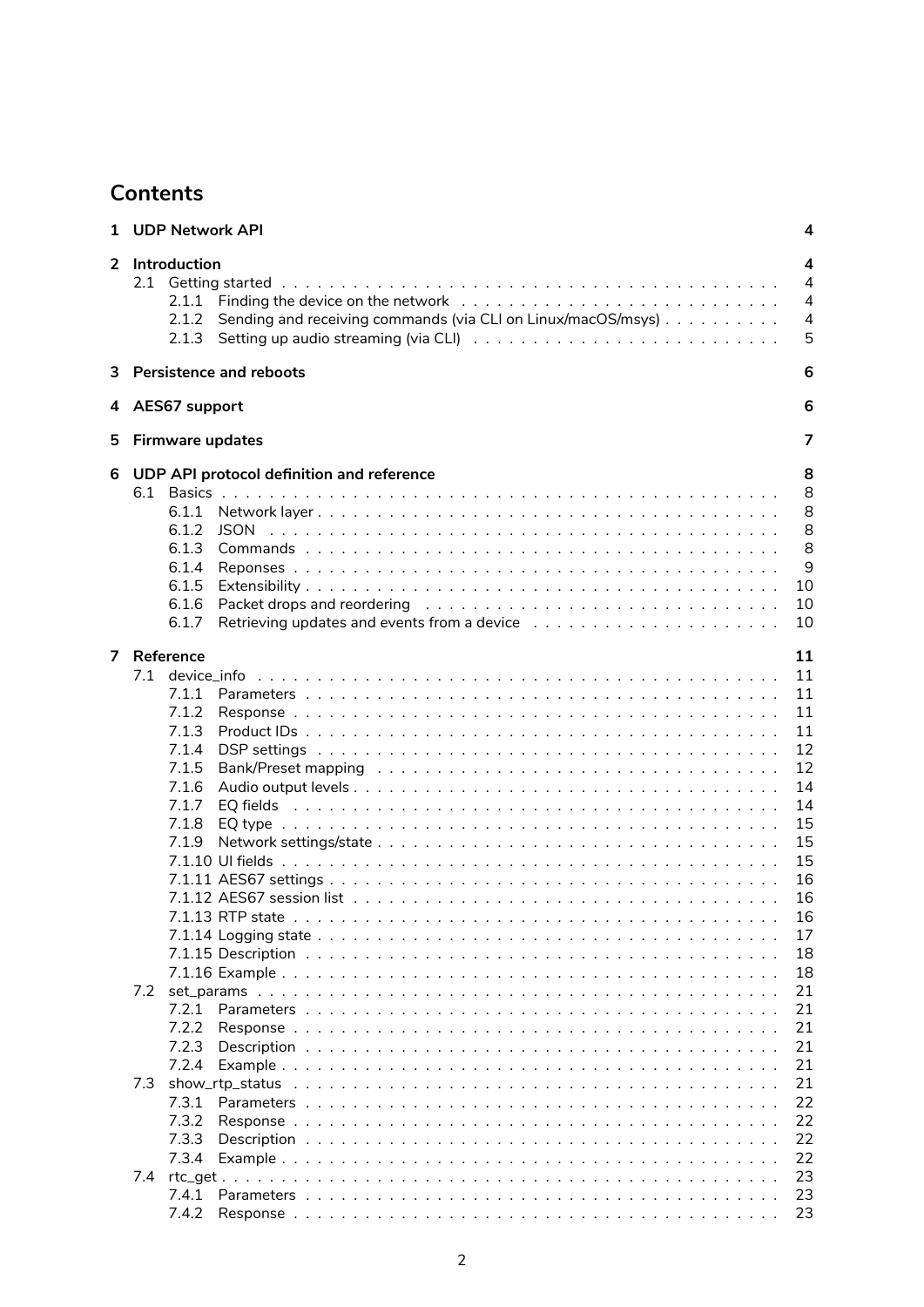|     | 7.4.3  |  |  |  |  |  |  |  |  |  |  |  |  |  |  |  | 23 |
|-----|--------|--|--|--|--|--|--|--|--|--|--|--|--|--|--|--|----|
|     | 7.4.4  |  |  |  |  |  |  |  |  |  |  |  |  |  |  |  | 23 |
| 7.5 |        |  |  |  |  |  |  |  |  |  |  |  |  |  |  |  | 24 |
|     | 7.5.1  |  |  |  |  |  |  |  |  |  |  |  |  |  |  |  | 24 |
|     | 7.5.2  |  |  |  |  |  |  |  |  |  |  |  |  |  |  |  | 24 |
|     | 7.5.3  |  |  |  |  |  |  |  |  |  |  |  |  |  |  |  | 24 |
|     | 7.5.4  |  |  |  |  |  |  |  |  |  |  |  |  |  |  |  | 24 |
| 7.6 |        |  |  |  |  |  |  |  |  |  |  |  |  |  |  |  | 24 |
|     | 7.6.1  |  |  |  |  |  |  |  |  |  |  |  |  |  |  |  | 24 |
|     | 7.6.2  |  |  |  |  |  |  |  |  |  |  |  |  |  |  |  | 25 |
|     | 7.6.3  |  |  |  |  |  |  |  |  |  |  |  |  |  |  |  | 25 |
|     | 7.6.4  |  |  |  |  |  |  |  |  |  |  |  |  |  |  |  | 25 |
| 7.7 |        |  |  |  |  |  |  |  |  |  |  |  |  |  |  |  | 25 |
|     | 771    |  |  |  |  |  |  |  |  |  |  |  |  |  |  |  | 25 |
|     | 7.7.2  |  |  |  |  |  |  |  |  |  |  |  |  |  |  |  | 25 |
|     | 7.7.3  |  |  |  |  |  |  |  |  |  |  |  |  |  |  |  | 25 |
| 7.8 |        |  |  |  |  |  |  |  |  |  |  |  |  |  |  |  | 26 |
|     | 781    |  |  |  |  |  |  |  |  |  |  |  |  |  |  |  | 26 |
|     | 7.8.2  |  |  |  |  |  |  |  |  |  |  |  |  |  |  |  | 26 |
|     | 7.8.3  |  |  |  |  |  |  |  |  |  |  |  |  |  |  |  | 26 |
| 7.9 | reboot |  |  |  |  |  |  |  |  |  |  |  |  |  |  |  | 26 |
|     | 7.9.1  |  |  |  |  |  |  |  |  |  |  |  |  |  |  |  | 26 |
|     | 7.9.2  |  |  |  |  |  |  |  |  |  |  |  |  |  |  |  | 26 |
|     | 7.9.3  |  |  |  |  |  |  |  |  |  |  |  |  |  |  |  | 26 |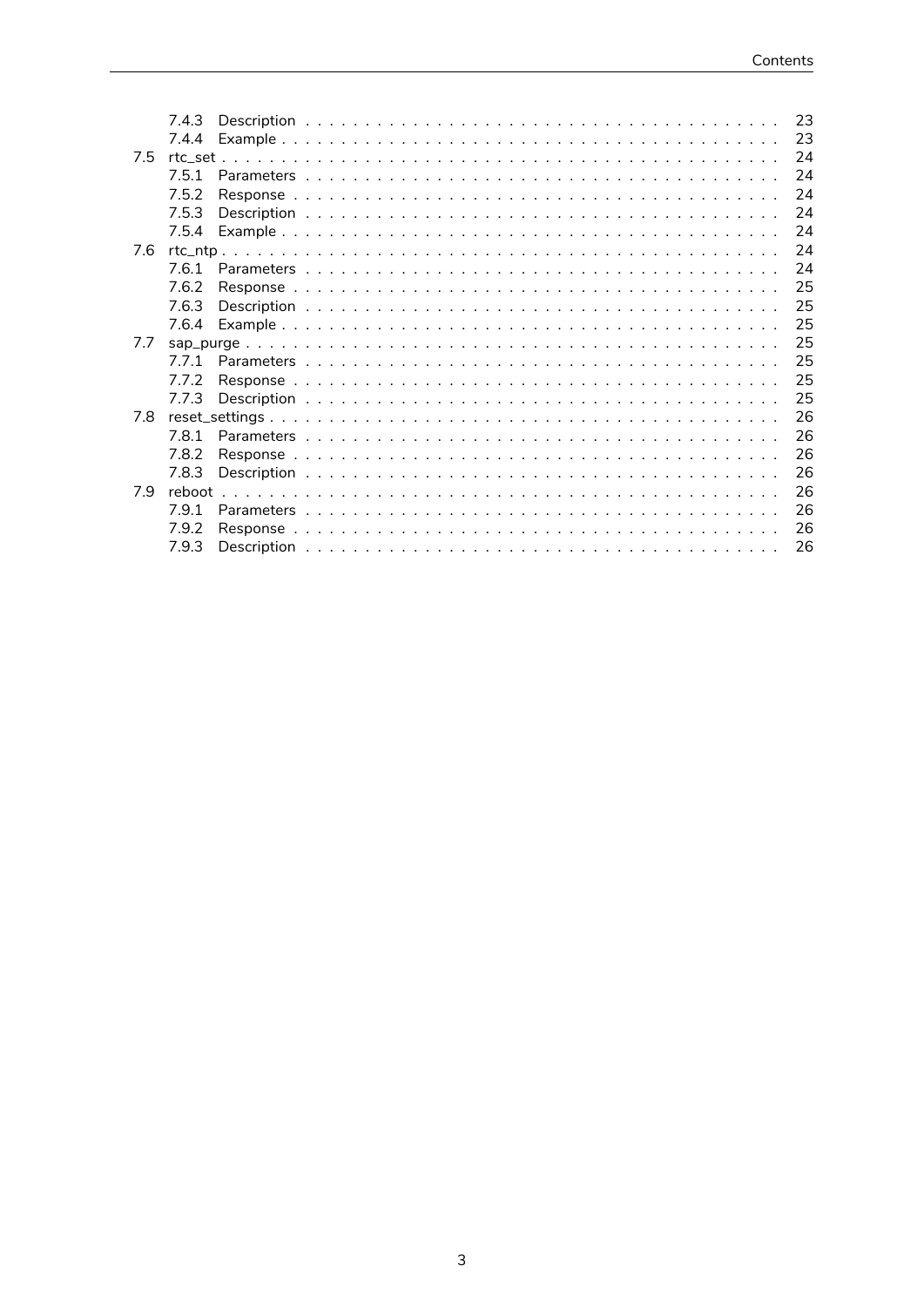# **1 UDP Network API**

# **2 Introduction**

<span id="page-3-1"></span><span id="page-3-0"></span>The device can be configured over network. It exchanges commands and responses as JSON objects in UDP packets. The main intention is that this is used as API by control programs, although you can also send and receive raw commands manually.

Each UDP packet contains one or multiple commands as JSON objects, formatted as single line of text. These UDP packets are sent to port 7054. The device will respond with an UDP packet containing JSON object, sent back to the sender's IP, MAC and UDP port.

Here is an example:

### **User => Device**

```
{"command": "set_params", "api_version": 6, "seq": 123, "dsp": {"mute": true}}
```
### **Device reply**

{"seq": 123}

Here the "set\_params" command is used to mute audio output. The reply indicates success, because it does not contain an "error" field. The "seq" field is for free use by the sender (but must be a JSON number), and will be sent back with the reply. It can be used to associate responses with commands.

Erroneous requests (including JSON syntax errors etc.) will result in a response with the "error" field set.

# **2.1 Getting started**

This section shows how to initialize the device and how to start audio streaming.

## <span id="page-3-2"></span>**2.1.1 Finding the device on the network**

<span id="page-3-3"></span>Unless configured otherwise, each device uses an automatically assigned link-local IP address (RFC 3927)<sup>1</sup>. Addresses start at **169.254.1.0**, but are generally unpredictable and unstable. For example, if a device is restarted, it may pick a different address. Usually, it will attempt to reuse the previous address, but you cannot rely on this. (You could use the set\_params command to assign a static address to a devic[e t](#page-3-5)o avoid this.)

You should perform device discovery by sending **device\_info** commands to the broadcast address (**169.254.255.255**). These commands can be sent periodically to provide live updates on settings, and whether the device is still up. To avoid overloading the device, an update period of no shorter than 500 ms is recommended. This is especially important if several clients are on the network.

Use the **device\_id** field (queried with **device\_info**) as unique, stable device identifier.

## **2.1.2 Sending and receiving commands (via CLI on Linux/macOS/msys)**

<span id="page-3-4"></span>Since the protocol simply sends and receives UDP packets containing JSON text, you can send and receive commands with common open source tools:

rlwrap -S '> ' nc -u 169.254.1.0 7054 | jq

<span id="page-3-5"></span><sup>1</sup>https://tools.ietf.org/html/rfc3927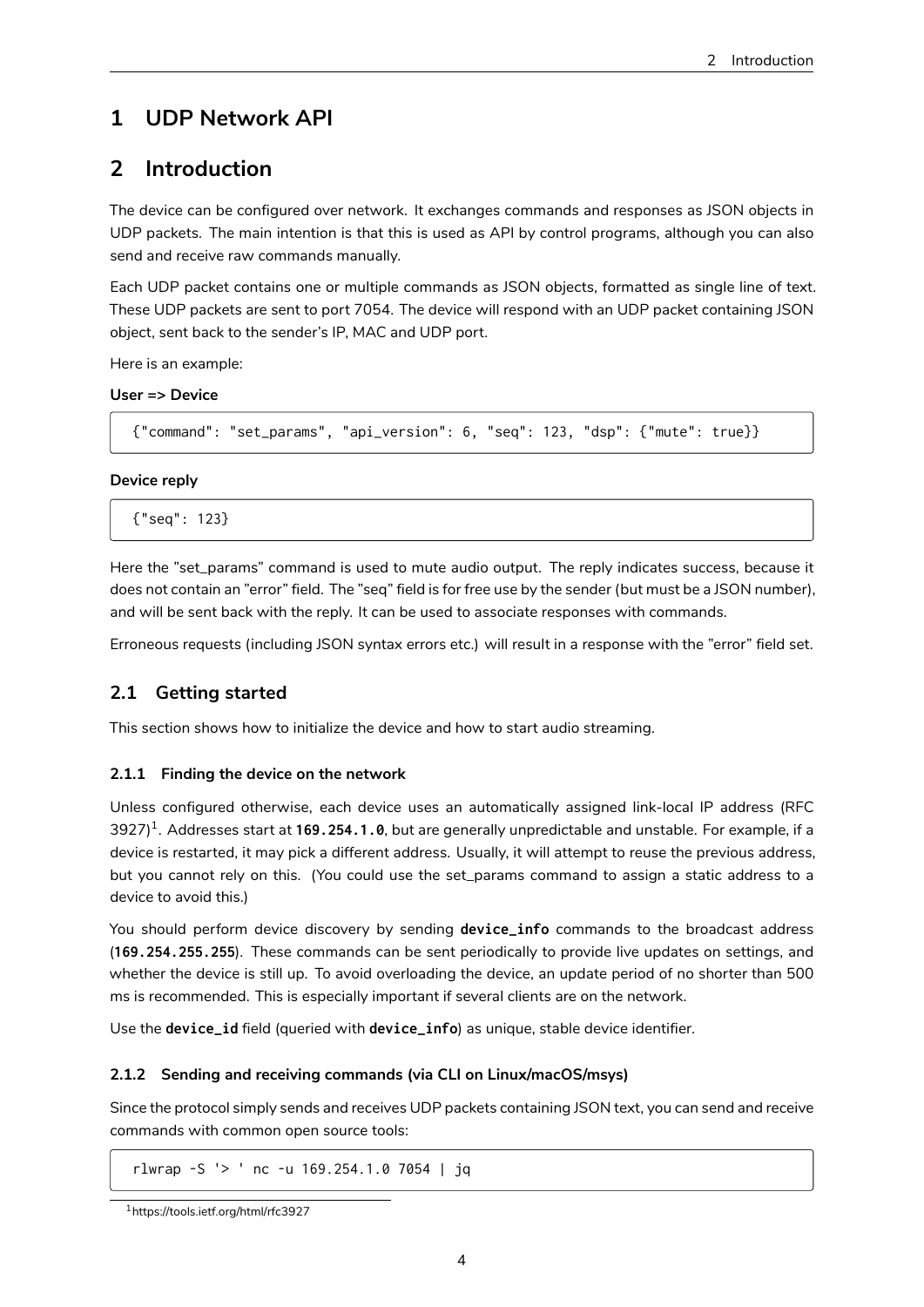**nc** sends and receives UDP packets (as text in this case), **rlwrap** provides line editing and a history, and **jq** pretty prints JSON responses.

#### **2.1.3 Setting up audio streaming (via CLI)**

<span id="page-4-0"></span>The device supports SAP (Session Announcement Protocol, RFC 2974)<sup>2</sup> AES67 session discovery. Passive discovery is always active. The device does by default not play any audio from network. The DPLMX network API can be used to play a specific stream.

All important settings and information can be queried with:

#### **User => Device**

{"command": "device\_info"}

Which results in this reply (only AES67 relevant parts shown):

#### **Device reply**

```
{
  ...
  "stream": {
    "name": "BKLYN-II-0d0c9a : 31",
    "link_offset": 48,
    "nominal_level_dbu": 0,
    "ch0": 0
 },
  "streams": {
    "list": [
     {
        "n": "BKLYN-II-0d0c9a : 31",
        "i": "1 channels: Analog R",
        "c": 1
      },
      ...
    ]
 },
  "rtp": {
    "lock": 3
 },
  ...
}
```
This example run returned two AES67 sessions. The device is streaming the first one (according to the stream.name field).

A specific session can be selected with:

**User => device**

{"command": "set\_params", "stream": {"name": "BKLYN-II-0d0c9a : 32"}}

<sup>2</sup>https://tools.ietf.org/html/rfc2974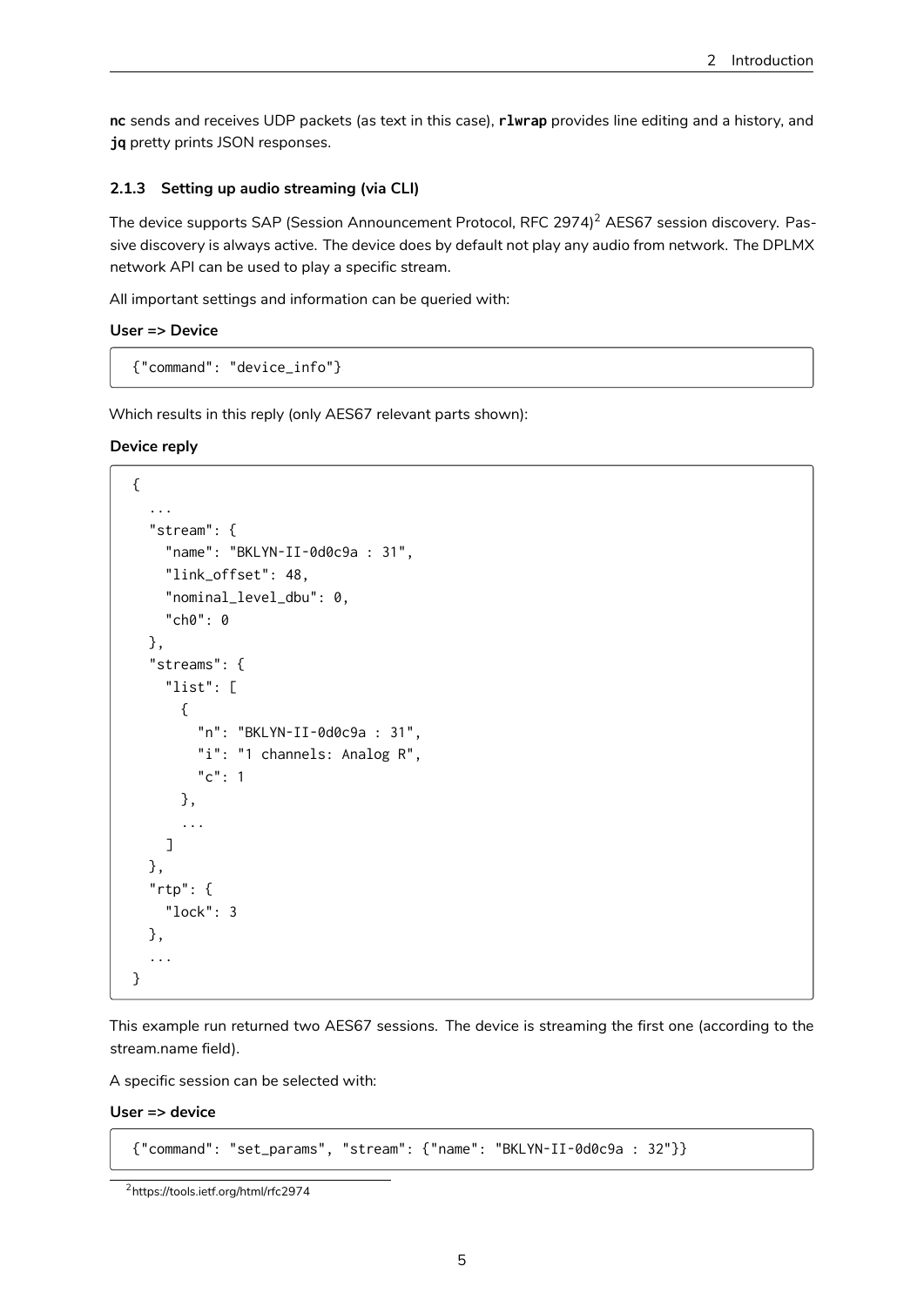The set\_params command has a large number of parameters, which can be used to control every detail about the device. The stream.name parameter controls which session should be selected. Internally, the name is matched against the internal list of sessions, and the first matching session is selected. By default, the name is empty, and no session matches.

The streaming status is indicated by the rtp.lock field.

Using this command persists all set parameters to the device flash memory (see section below).

# <span id="page-5-0"></span>**3 Persistence and reboots**

Most device settings are persistent. They are written to flash memory. After boot, the settings are restored from flash. There is a delay of about 1 second before the device starts writing the changed settings to the flash. This delay counts since the most recent change. For this reason, the device should not be power cycled immediately after a change. (The device should survive power cycles at any possible moment, but recently changed settings will not be restored.)

It can take a while until a rebooted device recovers and streams audio. The following processes incur additional delays:

- Waiting for SAP announcements. (Unless they are cached on flash; if they are not cached, not replicated by other devices, and the sender is a Dante device, it can take up to 30 seconds.)
- Waiting for PTP clock stabilization. (Requires receiving at least 2 PTP announcements, streaming may start before; can take about 2 seconds.)

The processes listed above happen in parallel. For network API access, the device needs to negotiating a link layer IP address, which takes about about 7 seconds on average. If static IP configuration is used, the API is available as soon as the network link is up.

Firmware updates require a reboot. Firmware updates can reset all or some settings. Never apply firmware updates in a production setting.

# <span id="page-5-1"></span>**4 AES67 support**

The device follows the AES67 standard. The following design choices were made:

- Only 48000 Hz is supported.
- SAP is required, which is optional ion AES67. (Other session management protocols may be supported in the future.)
- Only Dante devices were available as sources for testing and development, and there are some workarounds that may not agree with the standards.
- The stream name (SDP "s" field) is used to uniquely identify sessions. Duplicate names are considered an invalid misconfiguration.
- ISAAC devices send out cached SAPs at a relatively high rate. The SAP was specified for old network technology and prioritized reducing traffic. ISAAC devices are likely used in settings where every second can count. This "SAP replication" can help if devices need to be setup very quickly.
- Likewise, SAP timeouts were reduced to avoid listing stale sessions.
- There is a workaround that is supposed to help against badly implemented IGMP-snooping in consumer switches. (See igmp\_hack.)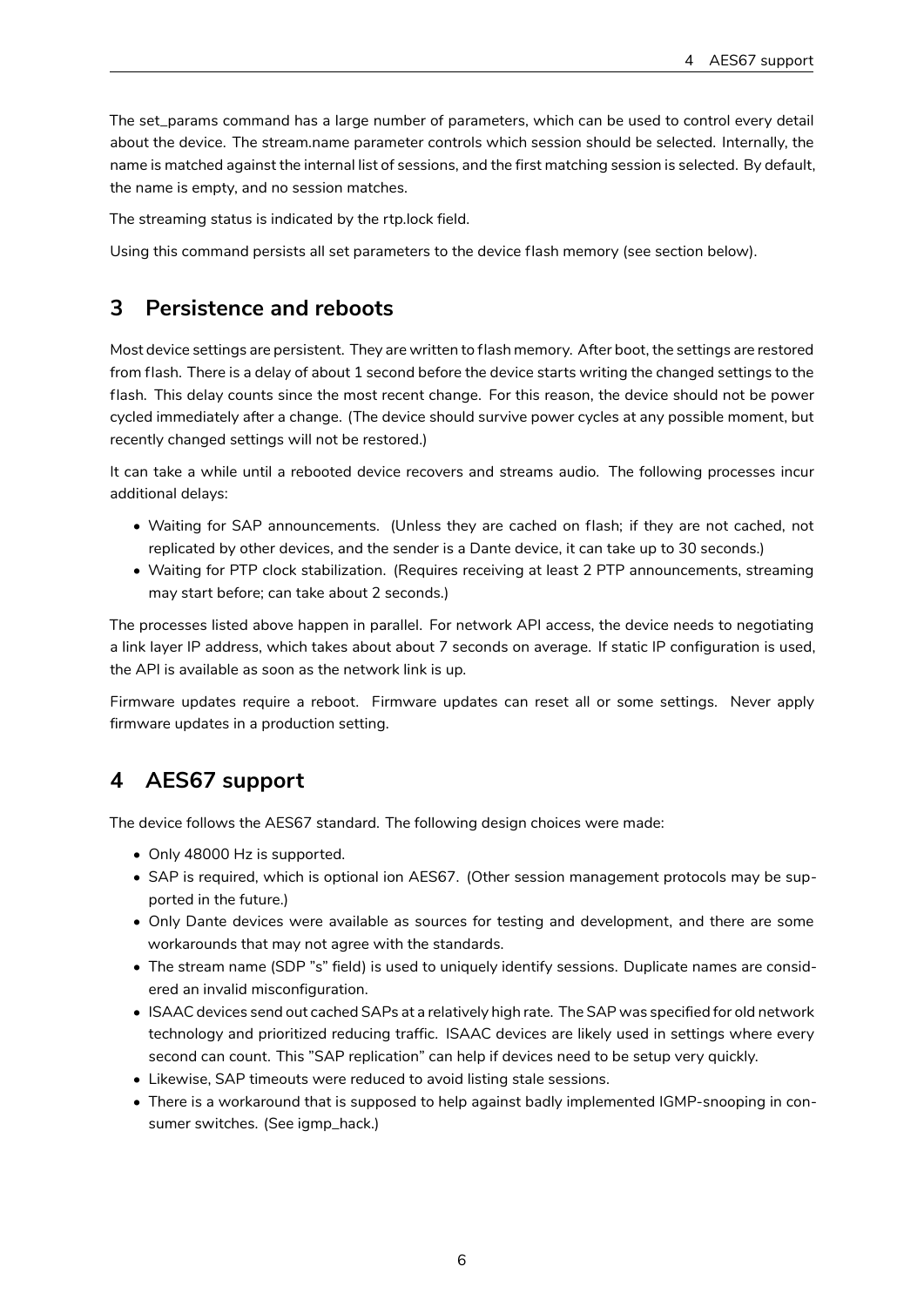# <span id="page-6-0"></span>**5 Firmware updates**

The device runs a TFTP server for firmware updates. It accepts firmware binaries under the name "firmware.bin". All other files are rejected. Update can be done with any TFTP client, for example curl:

curl -T path/to/firmware.bin tftp://169.254.1.0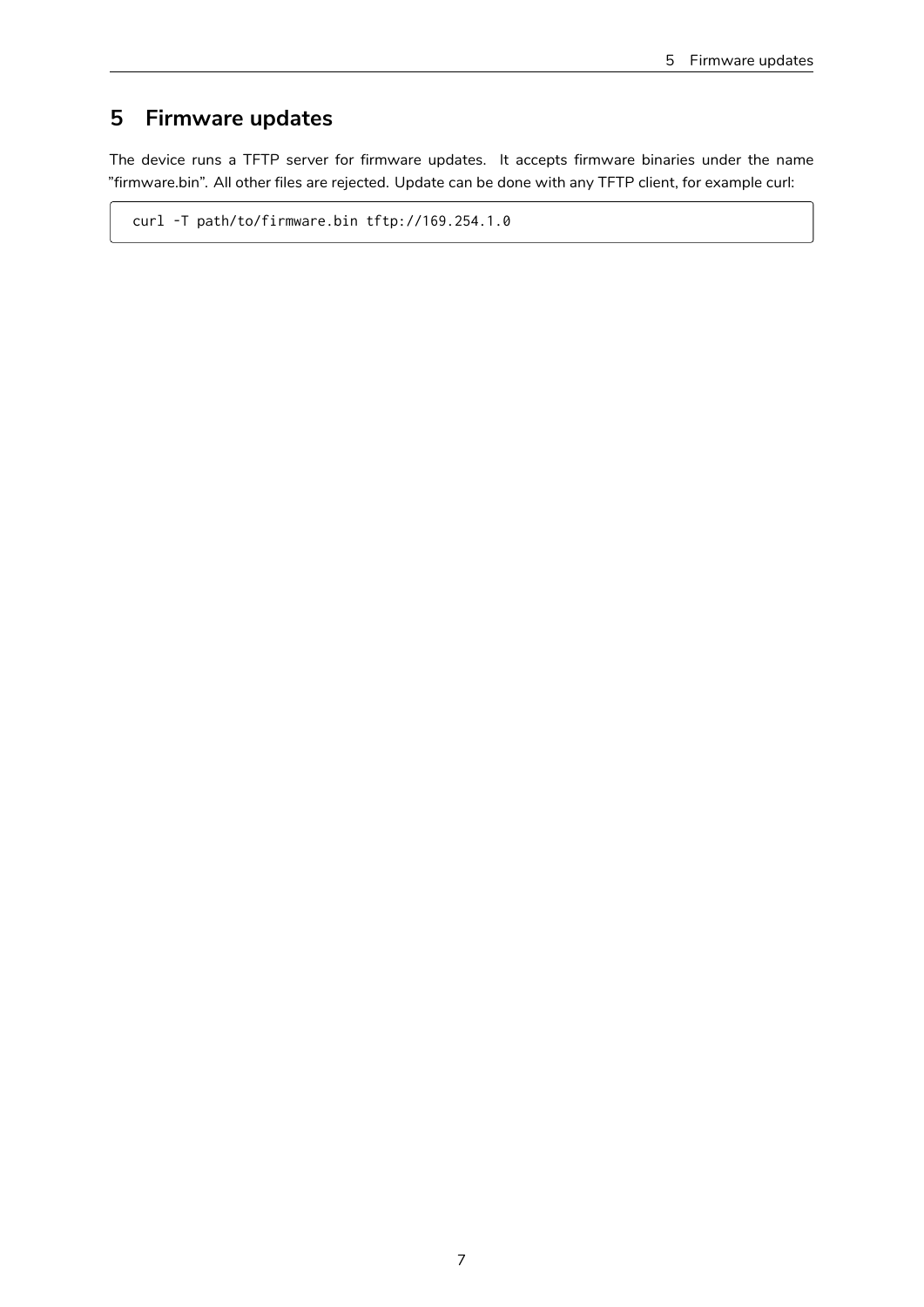# **6 UDP API protocol definition and reference**

# **6.1 Basics**

# <span id="page-7-0"></span>**6.1.1 Network layer**

<span id="page-7-2"></span><span id="page-7-1"></span>The protocol uses JSON encoded in UTF-8 text, encapsulated in UDP. Each UDP packet payload contains exactly 1 JSON object (a list of fields enclosed with "**{**" and "**}**"). A JSON object cannot span multiple UDP packets. A JSON object represents a single command. The convention is to add a trailing newline character ("\n", ASCII 0x0A) at the end of the JSON text.

UDP packets are exchanged between devices and API clients. Clients send commands as UDP packets to port 7054. The device will attempt to send a response packet back to the client immediately, using the command packet's source IP/port as destination IP/port for the response packet.

The device does not support receiving fragmented IP packets. All commands are assumed to fit within 1472 bytes of UDP payload. On the other hand, responses by the device may be sent as fragmented UDP packets if they exceed the MTU.

A MTU of 1500 bytes is assumed.

Be aware that UDP is an unreliable protocol. Packet loss and reordering is possible. The device sends exactly one response for each request, and this response could get dropped by the network. If you do not receive any response, you cannot know whether the request or response was dropped (or whether the device went offline). You may have to repeat the request until you get a response (assuming the command is idempotent - most are). Since the network has to reliably transport AES67 streams, it is assumed that everything operates with some headroom below the maximum possible network bandwidth, and packet dropping does not actually happen in practice.

# **6.1.2 JSON**

<span id="page-7-3"></span>JSON, as used by the DPLMX network protocol, is specified by RFC 8259 $^{\rm 3}$  and RFC 7493 $^{\rm 4}$ . The protocol requires that all top-level JSON values are JSON objects, and that each UDP packet contains a single JSON object. In particular, it is assumed that JSON numbers use double floats (binary64 in IEEE 754-2008<sup>5</sup>), which limits their i[n](#page-7-5)teger precision to about 53 bits (see RFC 7493 section 2.2 $^6$  for detail[s\)](#page-7-6).

The command reference will use the term "integer" for numbers which are representable as signed 32 bit integers (sometimes unsigned 32 bit integers).

# **6.1.3 Commands**

<span id="page-7-4"></span>The UDP payload consists of text that can be parsed as a single JSON object.There must be no 0 bytes or other non-text data. Whitespace can be present, but should be avoided to reduce the packet size. A final newline should be added at the end of the JSON text. (It's currently not required, but this is a threat that this may change.)

On the IP level, the command must be a single IP fragment.

Each JSON object sent to the device represents a single command. It can contain the following fields:

<sup>3</sup>https://tools.ietf.org/html/rfc8259

<sup>4</sup>https://tools.ietf.org/html/rfc7493

<sup>5</sup>https://en.wikipedia.org/wiki/IEEE\_754-2008

<span id="page-7-6"></span><span id="page-7-5"></span><sup>6</sup>https://tools.ietf.org/html/rfc7493#section-2.2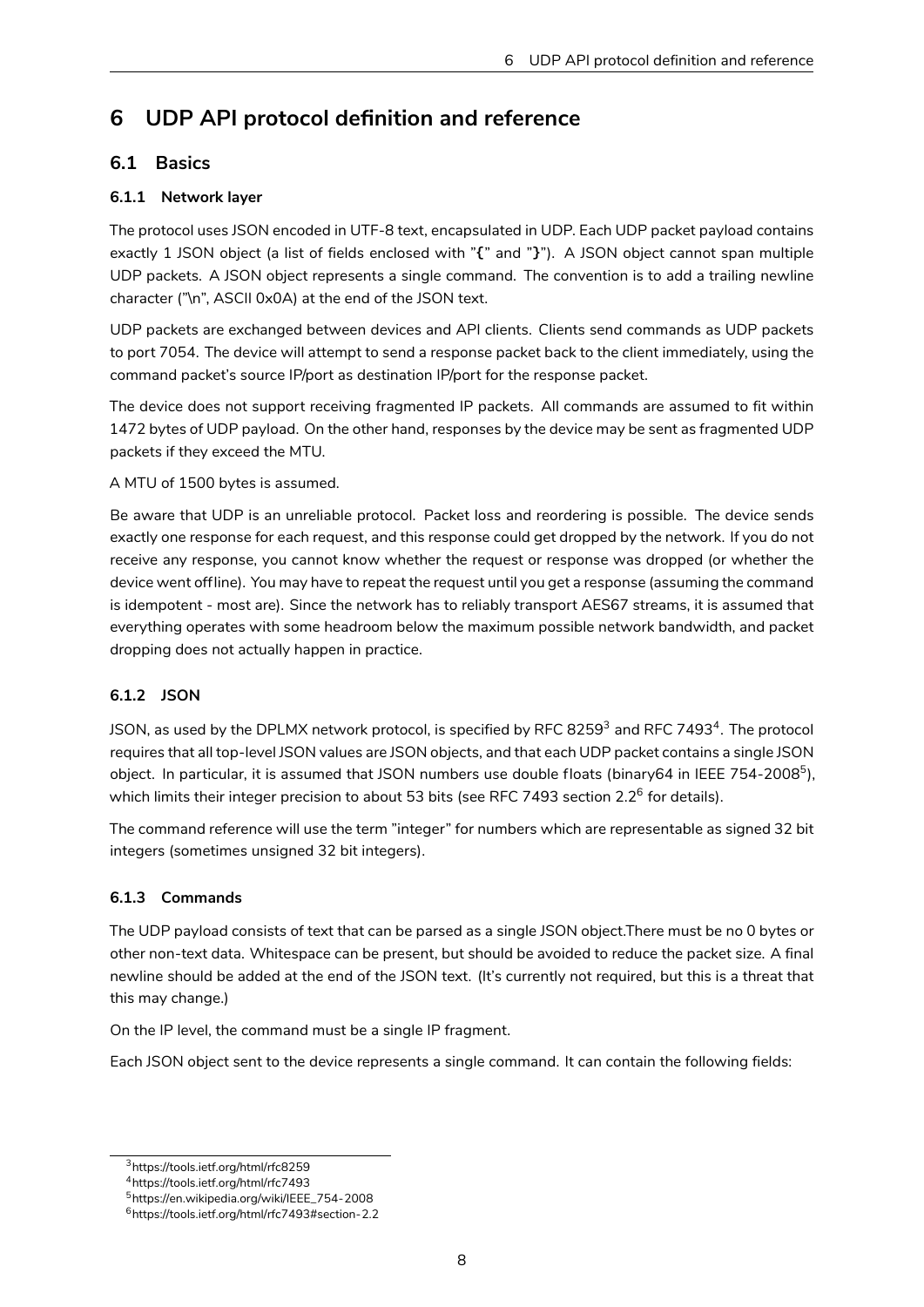| Name        | Tvpe           | <b>Meaning</b>                                                                       |
|-------------|----------------|--------------------------------------------------------------------------------------|
| command     | String         | Required. Name of the command to run.                                                |
| seg         | Number         | Sent back with responses, and is otherwise not interpreted or changed by the device. |
| api_version | Integer        | Optional, but passing this is highly recommended. The current protocol version is 6. |
| add_crc     | <b>Boolean</b> | If true, a CRC will be appended to the JSON data of the response. (See Responses     |
|             |                | section below.)                                                                      |
| (other)     | $\cdots$       | Command specific parameters are located in the same top-level JSON object.           |

All fields except "command" are optional. The "api\_version" should also be passed.

The most important commands are "device\_info" and "set\_params". All other commands are obscure and rarely needed.

### <span id="page-8-0"></span>**6.1.4 Reponses**

Responses indicate success or failure of a previously sent command. There is exactly one response per command. (Minus dropped network packets.)

The payload contains a single line of JSON text, with redundant whitespace trimmed (clients shouldn't rely on this) and a single newline character at the end (clients can rely on this).

On the IP level, large responses are sent as multiple IP fragments. These are reassembled to a large UDP packet, whose payload follows the described format. Large responses usually happen with with "device\_info" commands, and can be mostly avoided by using the "select" parameter.

| Name    | Type   | Meaning                                                                          |
|---------|--------|----------------------------------------------------------------------------------|
| seq     | Number | Always present. The same value as the command packet, or 0 if it was absent.     |
| error   | String | If present, a protocol error of some kind has happened. This is usually used for |
|         |        | malformed commands only. It's a string value, that contains an error message.    |
|         |        | It is not intended to be machine-readable.                                       |
| warning | String | If present, warnings or errors. This is a string value and contains newline      |
|         |        | characters (one message per line). This is not necessarily an error. It is not   |
|         |        | intended to be machine-readable. The main use of this field and the "error"      |
|         |        | field is to help with debugging.                                                 |
| (other) |        | Command specific response fields are located in the same top-level JSON object.  |

The responses JSON objects contain the following fields:

If "add\_crc" was set to true in the command, the response packet uses a slightly modified format. The four byte sequence "\n//#" (0a 2f 2f 23 in hex) is appended after the JSON payload (instead of a final "\n" byte), followed by 8 ASCII digits representing the CRC32 of the payload before the four byte header. For example, the byte sequence " 0a 2f 2f 23 61 39 34 64 61 31 65 61" at the end of the packet indicates the CRC32 value 0x a94d a1ea. If present, this byte sequence will always be 12 bytes long and end with the packet's payload. The CRC32 uses the same polynomial as Ethernet and zlib. This can be useful if fragmented UDP packets occur, and the UDP checksum is not trusted. (In single fragment cases, the packet is protected sufficiently by the Ethernet CRC.) The format was chosen such that we can claim it's still a text based protocol. Naive clients can just not set this field. Then the "\n" byte is always the last byte of the payload, and the only one in the payload.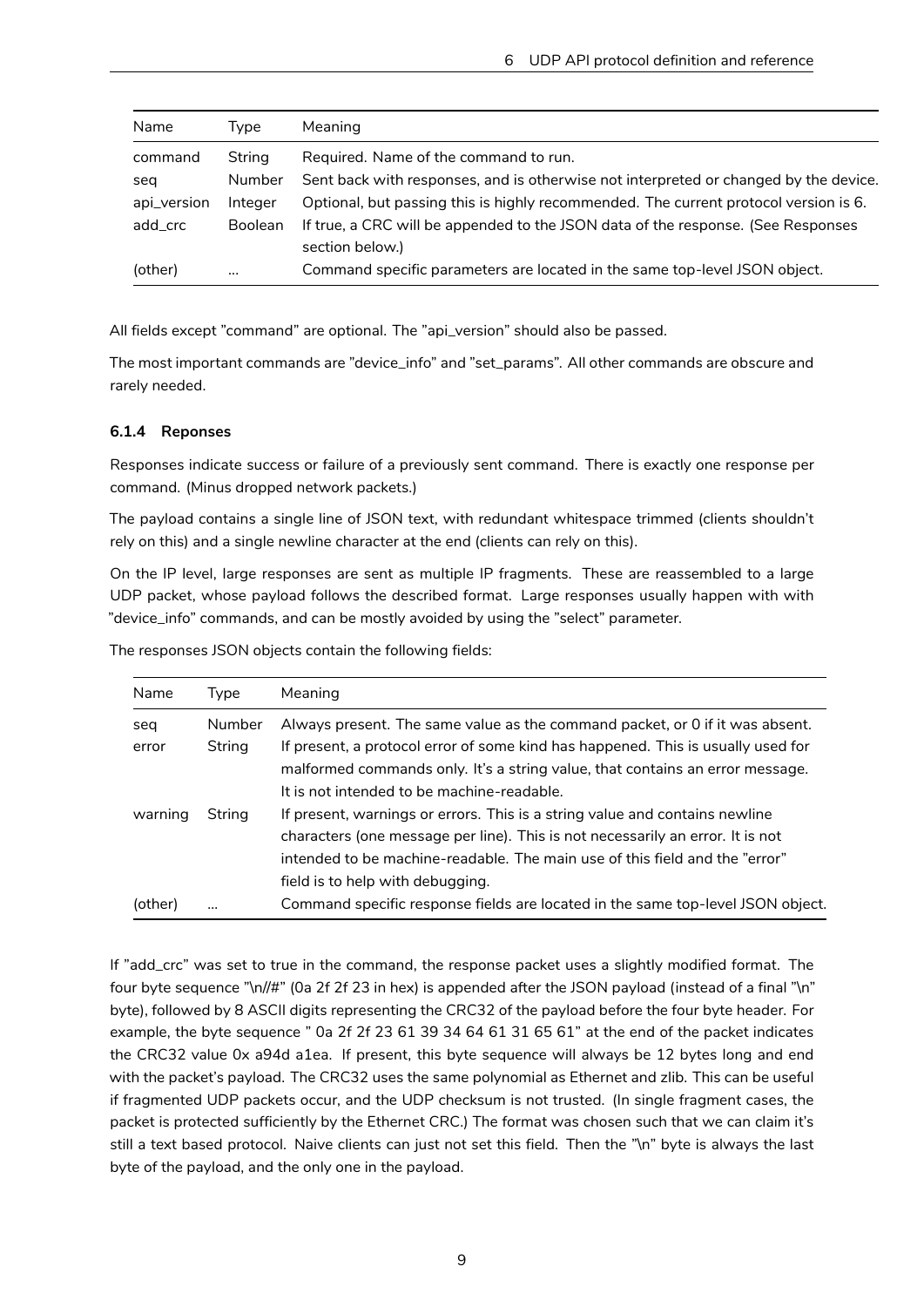# <span id="page-9-0"></span>**6.1.5 Extensibility**

JSON was picked as base of the ISAAC protocol to make it easier to extend the protocol in the future. For this reason, both device and clients must make the following assumptions:

- The ordering of object members is arbitrary. Both the device and the client are required to deal with any ordering of members in an object. It is possible that members change their order on firmware updates, or randomly.
- Unknown object members should be ignored. The device will add a warning to the response object if an object member is unknown, but will otherwise ignore it.
- If new parameters are added to a command, it must be done in a backward compatible way.
- Any code handling commands or responses must be forward compatible, and ignore unknown parameters.

## <span id="page-9-1"></span>**6.1.6 Packet drops and reordering**

UDP can drop or reorder packets. Clients can use the "seq" field to avoid confusion due to reordering. It can also be used to detect packet drops (for example, if no response for a command is received, the client can issue a redundant command to check whether the device is still operating). If a response is lost, the client does not know whether the command was executed, or the result status. In this case the client needs to check the device state, or send the command again to be sure.

# <span id="page-9-2"></span>**6.1.7 Retrieving updates and events from a device**

There is no mechanism for receiving any kind of events with the API. Poll the device by sending **device\_info** commands. A polling period of 500 ms or higher is recommended.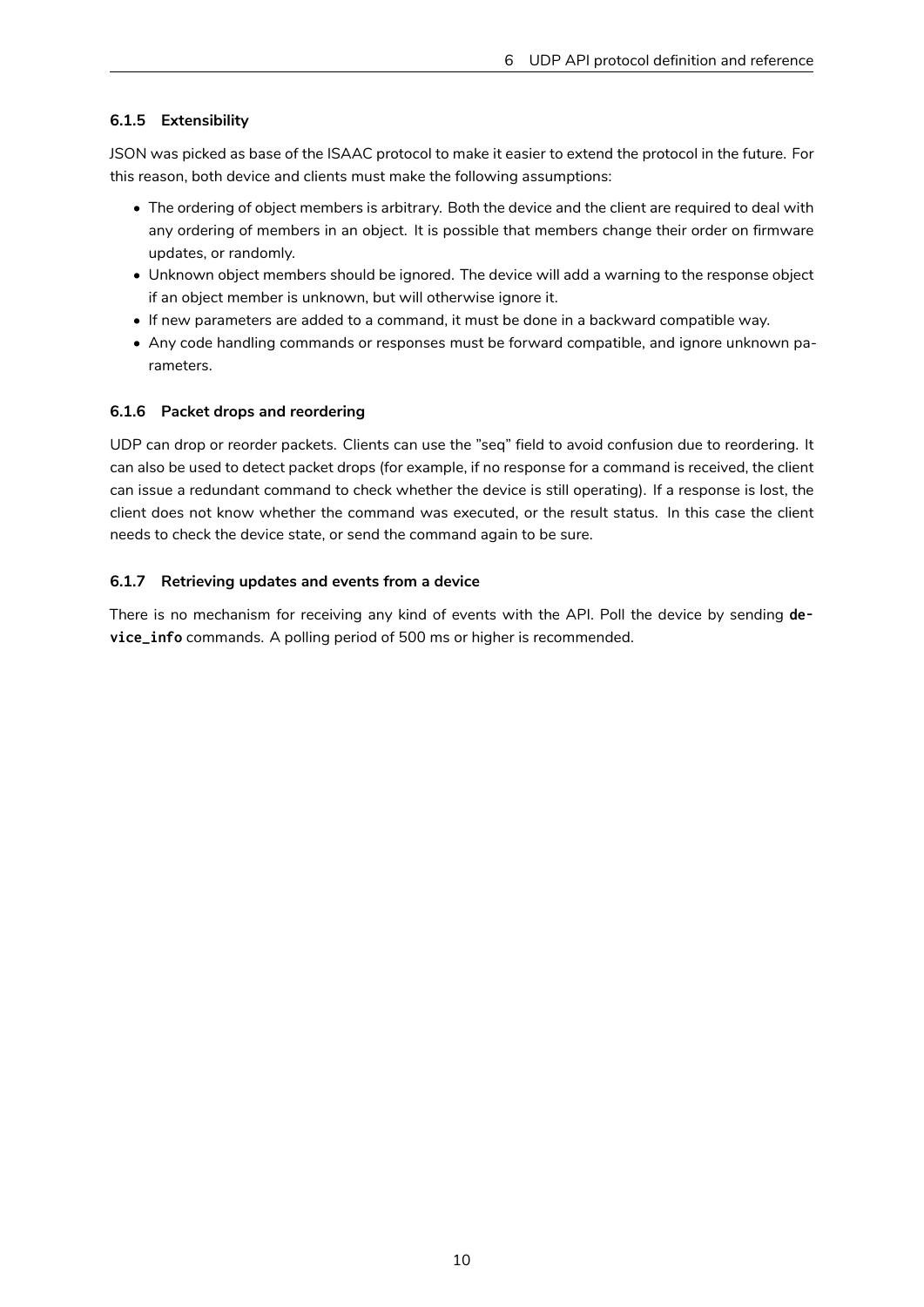# <span id="page-10-0"></span>**7 Reference**

All commands can include standard parameter fields described in the section above. The same applies to responses. Only command-specific request/response fields are listed in the tables below.

# <span id="page-10-1"></span>**7.1 device\_info**

Retrieve information about device firmware, DSP settings, AES67 settings/status/session list, and more.

## <span id="page-10-2"></span>**7.1.1 Parameters**

| Member | Tvpe       | Meaning                                                                                                                                                         |
|--------|------------|-----------------------------------------------------------------------------------------------------------------------------------------------------------------|
| select | JSON arrav | Optional. Each array item must be a string. Each string can be the key of a<br>sub-object to include in the response. If missing, all sub-objects are returned. |

## <span id="page-10-3"></span>**7.1.2 Response**

| Member                | <b>Type</b> | Meaning                                                                     |
|-----------------------|-------------|-----------------------------------------------------------------------------|
| product               | String      | General product ID. Always "ISAAC" (read-only).                             |
| firmware_version      | String      | Firmware version identifier, usually a release version string (read-only).  |
|                       |             | Note: never parse this in program code! Some firmware binaries use a        |
|                       |             | git hash instead of a version number.                                       |
| api_version           | Integer     | API revision used by device, may be different from client's version in      |
|                       |             | "api_version" field (read-only).                                            |
|                       |             | Note: older firmware versions do not have this field.                       |
| fw_date               | Integer     | UNIX-time of firmware build date (read-only).                               |
|                       |             | Note: older firmware versions do not have this field.                       |
| device id             | String      | 128 bit globally unique hardware identifier in hexadecimal, for example     |
|                       |             | "00313553504e52433033303436303535". This is the MCU's builtin               |
|                       |             | UUID. It never changes, unless the MCU is physically replaced. (Read-only.) |
| firmware_update_error | String      | Optional. If present, a human readable error description on firmware        |
|                       |             | update errors. Always cleared on reboots. (Read-only.)                      |
| product_id            | Integer     | Product ID (see table below). (Read-only, normally.)                        |
| dsp                   | Object      | DSP settings (see table below).                                             |
| net                   | Object      | Network settings/state (see table below).                                   |
| ui                    | Object      | Informational fields for Seeburg Network Manager (see table below).         |
| stream                | Object      | AES67 parameters (see table below).                                         |
| streams               | Object      | AES67 stream list (see table below).                                        |
| rtp                   | Object      | AES67 state (see table below).                                              |
| logging               | Object      | Logging control (see table below).                                          |

# <span id="page-10-4"></span>**7.1.3 Product IDs**

The "product\_id" field is encoded as follows:

| Raw value Name |                                                              |
|----------------|--------------------------------------------------------------|
| $\Omega$       | (Never used, might happen on major device flash corruption.) |
|                | Seeburg G Sub $1201$ dp++                                    |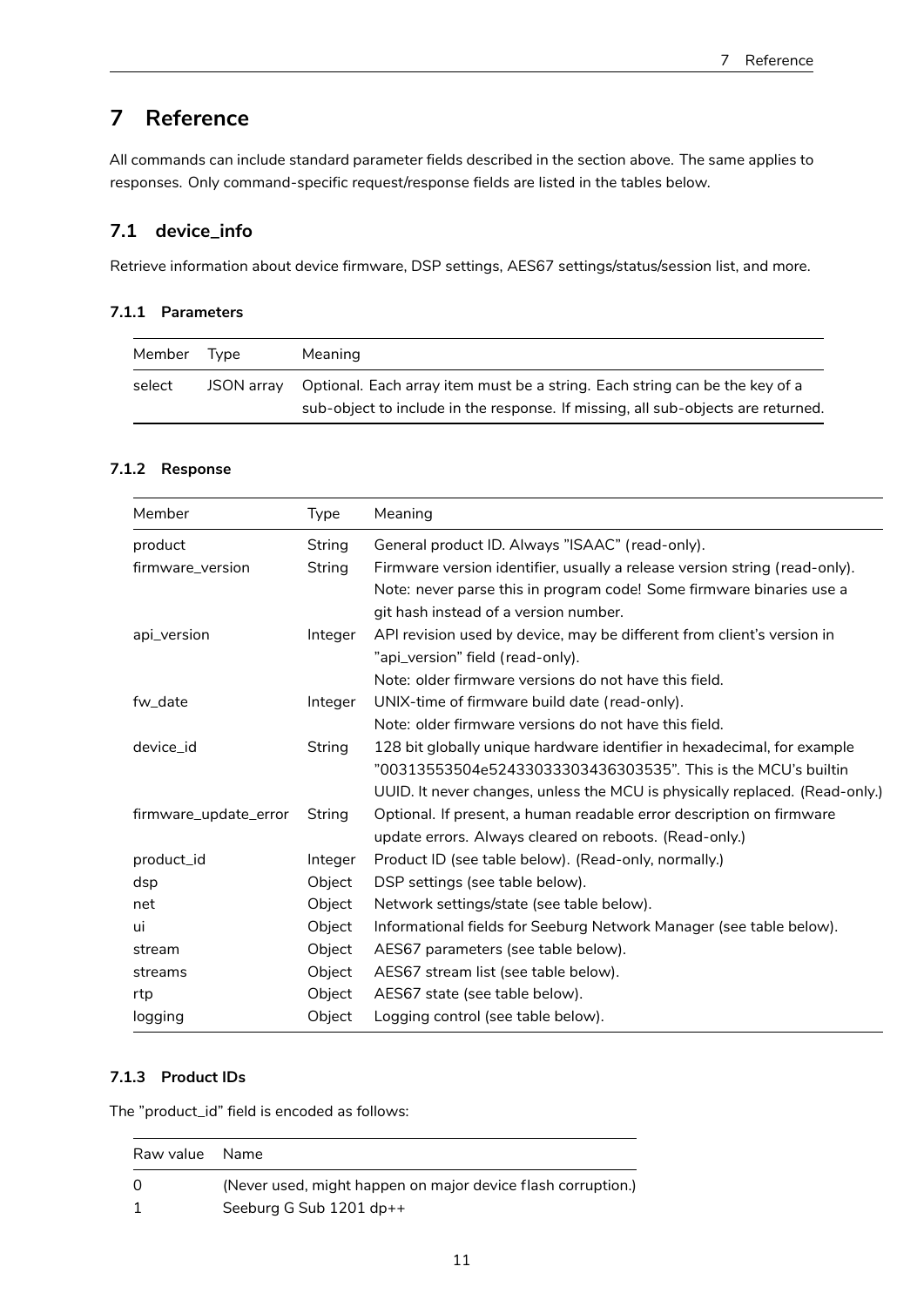| Raw value Name |                         |
|----------------|-------------------------|
| 2              | Seeburg G Sub 1501 dp++ |
| 3              | Seeburg Trisonus 10 dp  |
| 4              | Seeburg X2 dp           |
| 5              | Seeburg X4 dp           |
| 6              | Seeburg X6 dp           |
|                | Seeburg X8 dp           |
| 8+             | Future products         |

# <span id="page-11-0"></span>**7.1.4 DSP settings**

The response "dsp" field is an object with the following fields:

| Member   | Type           | Meaning                                                                               |
|----------|----------------|---------------------------------------------------------------------------------------|
| mute     | <b>Boolean</b> | Audio output muted setting.                                                           |
| preset   | Integer        | Preset ID (starting from 0). Meaning and range depend on product id and bank fields   |
|          |                | (see table below).                                                                    |
| npresets | Integer        | Preset count (read-only).                                                             |
| bank     | Integer        | Bank ID (starting from 1). Meaning and range depends on product_id (see table below). |
| nbanks   | Integer        | Bank count (read-only).                                                               |
| level    | Integer        | Audio output level (see table below).                                                 |
| delay    | Float          | Audio output delay in meters (range 0-1.8, out of range undefined).                   |
| eq_en    | <b>Boolean</b> | EQ processing enabled.                                                                |
| eq0      | Object         | Each of these 5 fields contains information for each EQ band.                         |
| eq1      |                | See table below for EQ fields.                                                        |
| eq2      |                |                                                                                       |
| eq3      |                |                                                                                       |
| eq4      |                |                                                                                       |

# <span id="page-11-1"></span>**7.1.5 Bank/Preset mapping**

The dsp bank and preset fields depend on the product\_id as follows:

| product_id bank |   | preset list                        |
|-----------------|---|------------------------------------|
| 1               | 1 | "LP 120Hz/HP 120Hz"                |
|                 |   | "LP 160Hz/HP 160Hz"                |
|                 |   | "LP 160Hz/HP 120Hz"                |
|                 |   | "LP 120Hz/HP 120Hz + Aux"          |
|                 |   | "LP 160Hz/HP 160Hz + Aux"          |
|                 |   | "LP 160Hz/HP 120Hz + Aux"          |
| 1               | 2 | "LP 120Hz/L-Series HP 180Hz"       |
|                 |   | "LP 160Hz/L-Series HP 180Hz"       |
|                 |   | "LP 120Hz/L-Serie +Low"            |
|                 |   | "LP 120Hz/L-Series HP 180Hz + Aux" |
|                 |   | "LP 160Hz/L-Series HP 180Hz + Aux" |
|                 |   | "LP 120Hz/L-Serie +Low + Aux"      |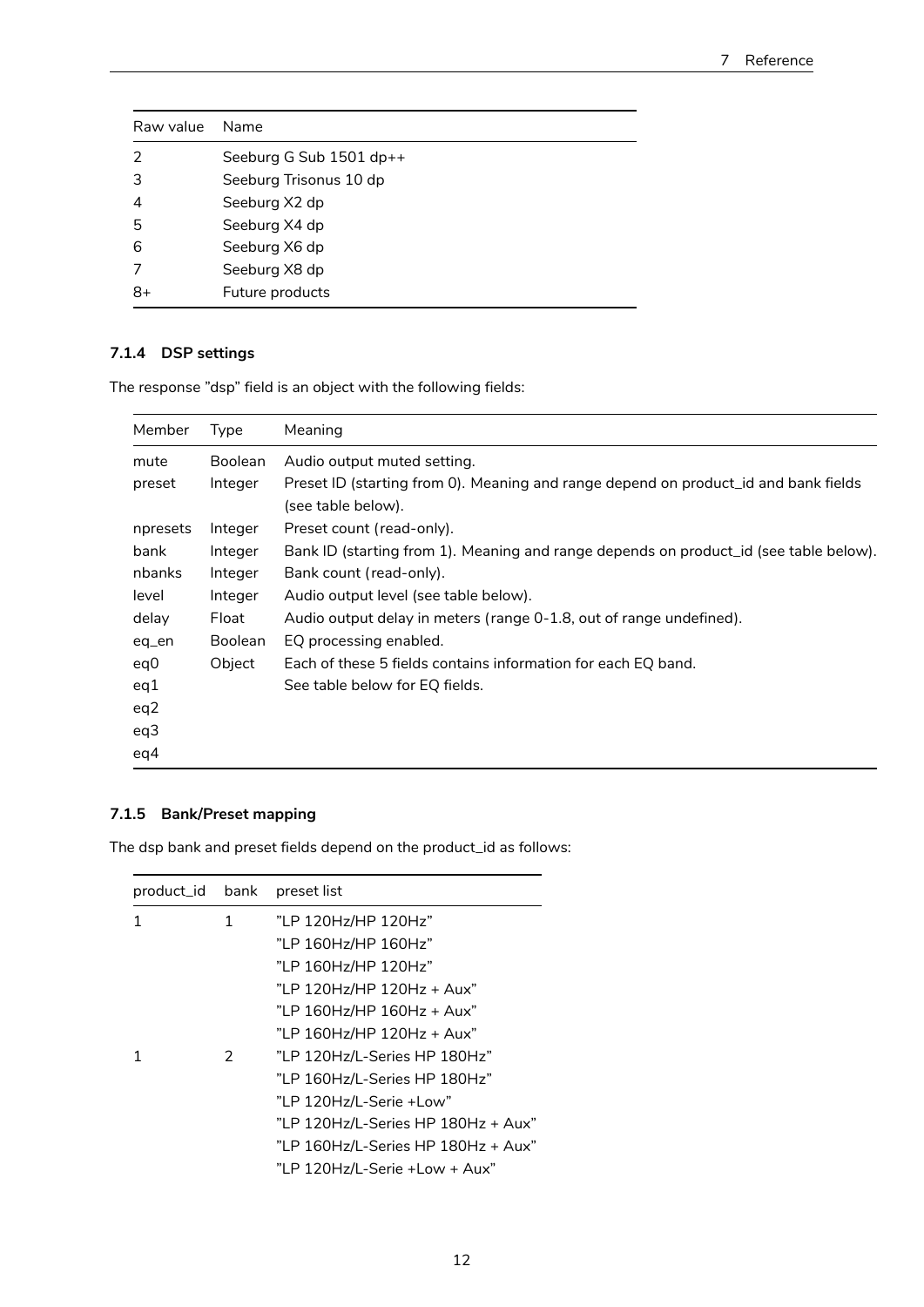| product_id | bank         | preset list                         |
|------------|--------------|-------------------------------------|
| 1          | 3            | "LP 120Hz + i5"                     |
|            |              | "LP 160Hz + i4"                     |
|            |              | "LP 120Hz + GL-Serie xov"           |
|            |              | "I P $120Hz + i5 + Aux$ "           |
|            |              | "LP 160Hz + i4 + Aux"               |
|            |              | "LP 120Hz + GL-Serie xov + Aux"     |
| 2          | 1            | "LP 100Hz/HP 100Hz"                 |
|            |              | "LP 140Hz/HP 140Hz"                 |
|            |              | "LP 140Hz/HP 100Hz"                 |
|            |              | "LP 100Hz/HP 100Hz + Aux"           |
|            |              | "LP 140Hz/HP 140Hz + Aux"           |
|            |              | "LP 140Hz/HP 100Hz + Aux"           |
| 2          | 2            | "LP 120Hz/GL-Series xov Flat"       |
|            |              | "LP 120Hz/GL-Series xov -Low"       |
|            |              | "LP 120Hz/GL-Series xov +Low"       |
|            |              | "LP 120Hz/GL-Series xov Flat + Aux" |
|            |              | "LP 120Hz/GL-Series xov -Low + Aux" |
|            |              | "LP 120Hz/GL-Series xov +Low + Aux" |
| 2          | 3            | "LP 100Hz/K24 xov Flat"             |
|            |              | "LP 120Hz/K20 60° Flat"             |
|            |              | "LP 120Hz/K20 90° Flat"             |
|            |              |                                     |
|            |              | "LP 100Hz/K24 xov Flat + Aux"       |
|            |              | "LP 120Hz/K20 60° Flat + Aux"       |
|            |              | "LP 120Hz/K20 90° Flat + Aux"       |
| 3          | $\mathbf{1}$ | "Flat"                              |
|            |              | "HP 100Hz"                          |
|            |              | "Low-Boost"                         |
|            |              | "Flat (soft)"                       |
|            |              | "HP 100Hz (soft)"                   |
|            | 2            | "Low-Boost (soft)"                  |
| 3          |              | "Flat on-wall"                      |
|            |              | "HP 100Hz on-wall"                  |
|            |              | "Low-Boost on-wall"                 |
|            |              | "Flat on-wall (soft)"               |
|            |              | "HP 100Hz on-wall (soft)"           |
|            |              | "Low-Boost on-wall (soft)"          |
| 3          | 3            | "Flat in-wall"                      |
|            |              | "HP 100Hz in-wall"                  |
|            |              | "Low-Boost in-wall"                 |
|            |              | "Flat in-wall (soft)"               |
|            |              | "HP 100Hz in-wall (soft)"           |
|            |              | "Low-Boost in-wall (soft)"          |
| 4          | 1            | "Flat"                              |
|            |              | "HP 120Hz"                          |
|            |              | "Low-Boost"                         |
|            |              | "Flat (soft)"                       |
|            |              | "HP 120Hz (soft)"                   |
|            |              | "Low-Boost (soft)"                  |
|            |              |                                     |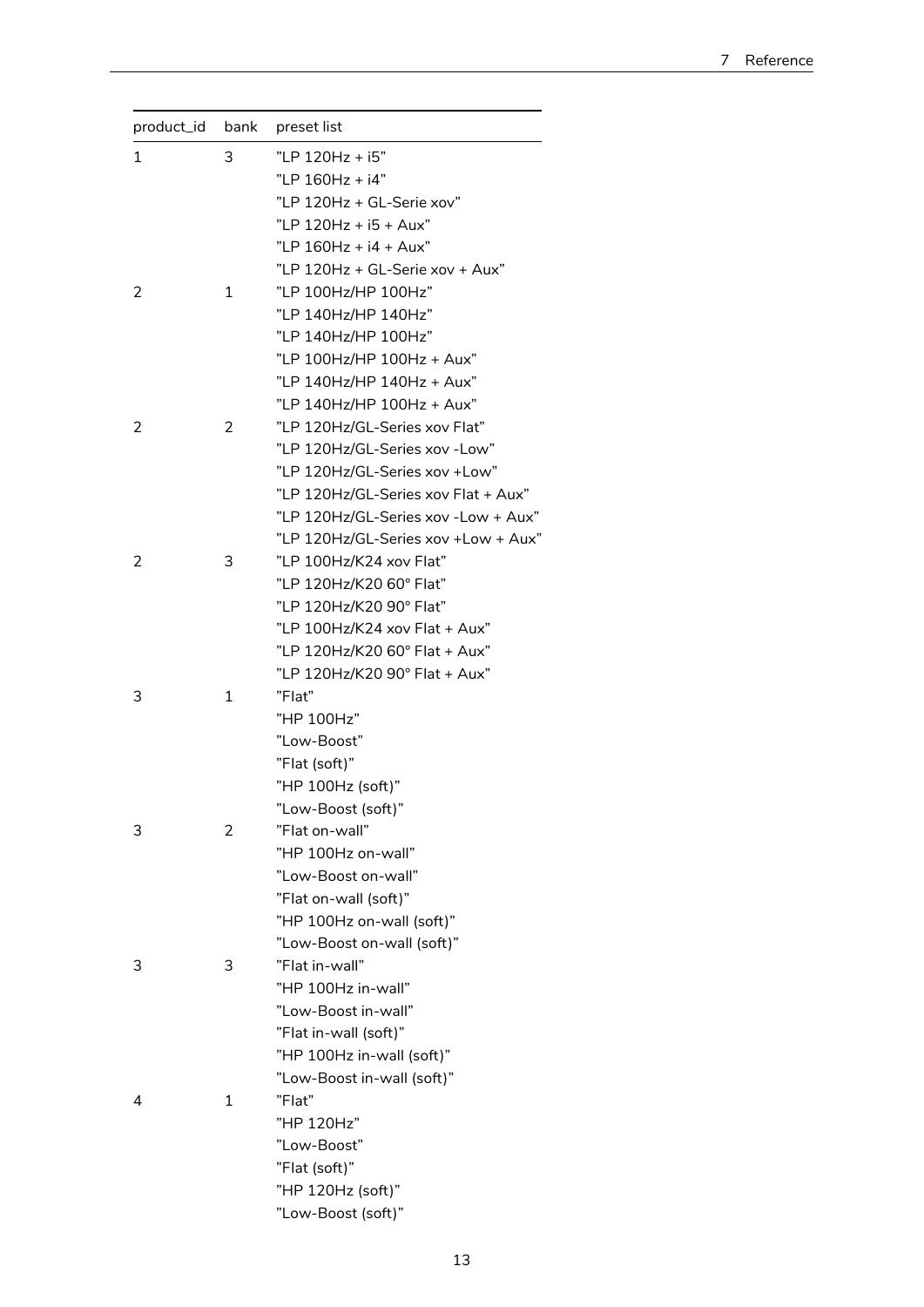| product_id bank |              | preset list        |
|-----------------|--------------|--------------------|
| 5               | $\mathbf{1}$ | "Flat"             |
|                 |              | "HP 100Hz"         |
|                 |              | "Low-Boost"        |
|                 |              | "Flat (soft)"      |
|                 |              | "HP 100Hz (soft)"  |
|                 |              | "Low-Boost (soft)" |
| 6               | 1            | "Flat"             |
|                 |              | "HP 100Hz"         |
|                 |              | "Low-Boost"        |
|                 |              | "Flat (soft)"      |
|                 |              | "HP 100Hz (soft)"  |
|                 |              | "Low-Boost (soft)" |
| 7               | 1            | "Flat"             |
|                 |              | "HP 100Hz"         |
|                 |              | "Low-Boost"        |
|                 |              | "Flat (soft)"      |
|                 |              | "HP 100Hz (soft)"  |
|                 |              | "Low-Boost (soft)" |

In the table above, the third column specifies the list of presets (starting from preset ID 0) for a specific product\_id and bank field ID. For example, with product\_id=3 and bank=2, preset=0 selects "Flat on-wall", preset=4 selects "HP 100Hz on-wall (soft)", etc. For product\_id=3, the range of the bank field is 1-3, and the range of the preset field is 0-5 (each bank has always the same number of presets for a given product). Setting out of range values lead to undefined behavior.

## <span id="page-13-0"></span>**7.1.6 Audio output levels**

The "level" field is encoded as follows:

Out of range values when setting the field lead to undefined behavior.

#### <span id="page-13-1"></span>**7.1.7 EQ fields**

Each of the eqN fields is an object with the following fields: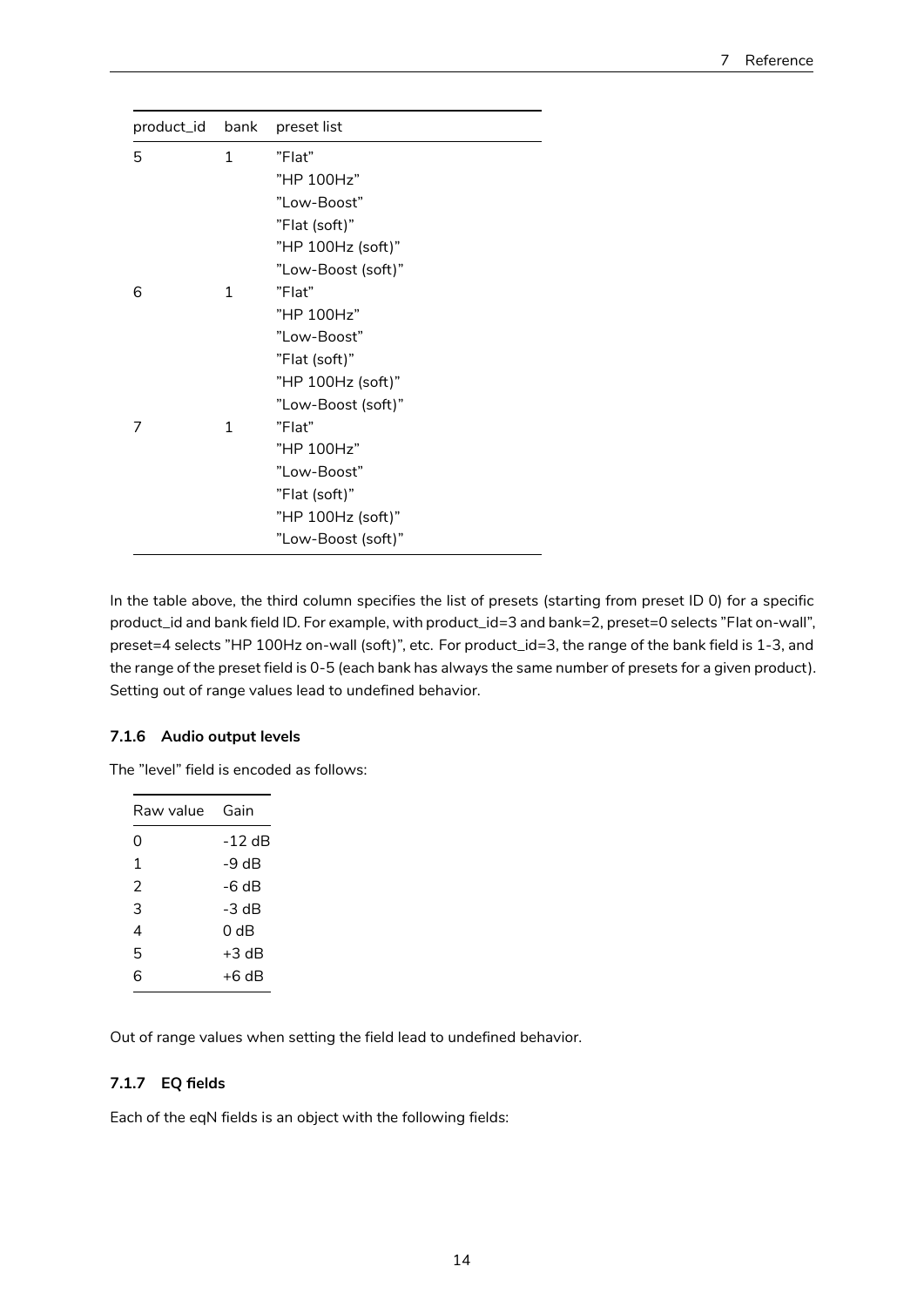| Member               | Tvpe    | Meaning                                                                              |  |
|----------------------|---------|--------------------------------------------------------------------------------------|--|
| <b>Boolean</b><br>en |         | Enable this band. (If the dsp.eq_en field is false, the EQ is disabled regardless of |  |
|                      |         | the value of the en field.)                                                          |  |
| type                 | Integer | EQ type ID (see table below.)                                                        |  |
| freg                 | Float   | EQ band frequency (range 10-24000, out of range undefined).                          |  |
| q                    | Float   | EQ Q value (range 0.1-100, out of range undefined).                                  |  |
| gain                 | Float   | EQ gain value in dB (range: -25-25, out of range undefined).                         |  |

## <span id="page-14-0"></span>**7.1.8 EQ type**

The EQ "type" field is encoded as follows:

| Raw value Name |                  | Meaning                                   |
|----------------|------------------|-------------------------------------------|
|                | None             | Same function as "en" field set to false. |
|                | <b>LSHELF</b>    |                                           |
| 2              | <b>PEQ</b>       |                                           |
| 3              | PEQ <sub>2</sub> |                                           |
|                | <b>HSHFIF</b>    |                                           |

Out of range values when setting the field will lead to an error response.

## <span id="page-14-1"></span>**7.1.9 Network settings/state**

The response "net" field is an object with the following fields:

| Member    | Type           | Meaning                                                                                                                                                              |
|-----------|----------------|----------------------------------------------------------------------------------------------------------------------------------------------------------------------|
| mac       | String         | Current MAC address, formatted as 6 groups of 2 hexadecimal numbers<br>separated by ":", for example "AB:CD:12:34:56:7E". (Read-only.)                               |
| ip        | String         | Current IP address formatted as quad-dotted IP address, for example<br>"169.254.1.0". (Read-only.)                                                                   |
| static_ip | String         | Configured static IP address (the same format as the "ip" field), or<br>"0.0.0.0" if the IP address should be dynamically allocated. Applied after<br>device reboot. |
| igmp_hack | <b>Boolean</b> | If true, enable an IGMP workaround, that is supposed to help with<br>broken IGMP-snooping switches. (Enabled by default.)                                            |

## <span id="page-14-2"></span>**7.1.10 UI fields**

The response "ui" field is an object with the following fields:

| Member | Tvpe    | Meaning                                              |
|--------|---------|------------------------------------------------------|
| order  | Integer | Order ID (used for GUI device list sort order).      |
| name   | String  | User-assigned device name (max. 127 bytes).          |
| loc    | String  | User-assigned device location text (max. 127 bytes). |
| memo   | String  | Text field for free use (max. 127 bytes).            |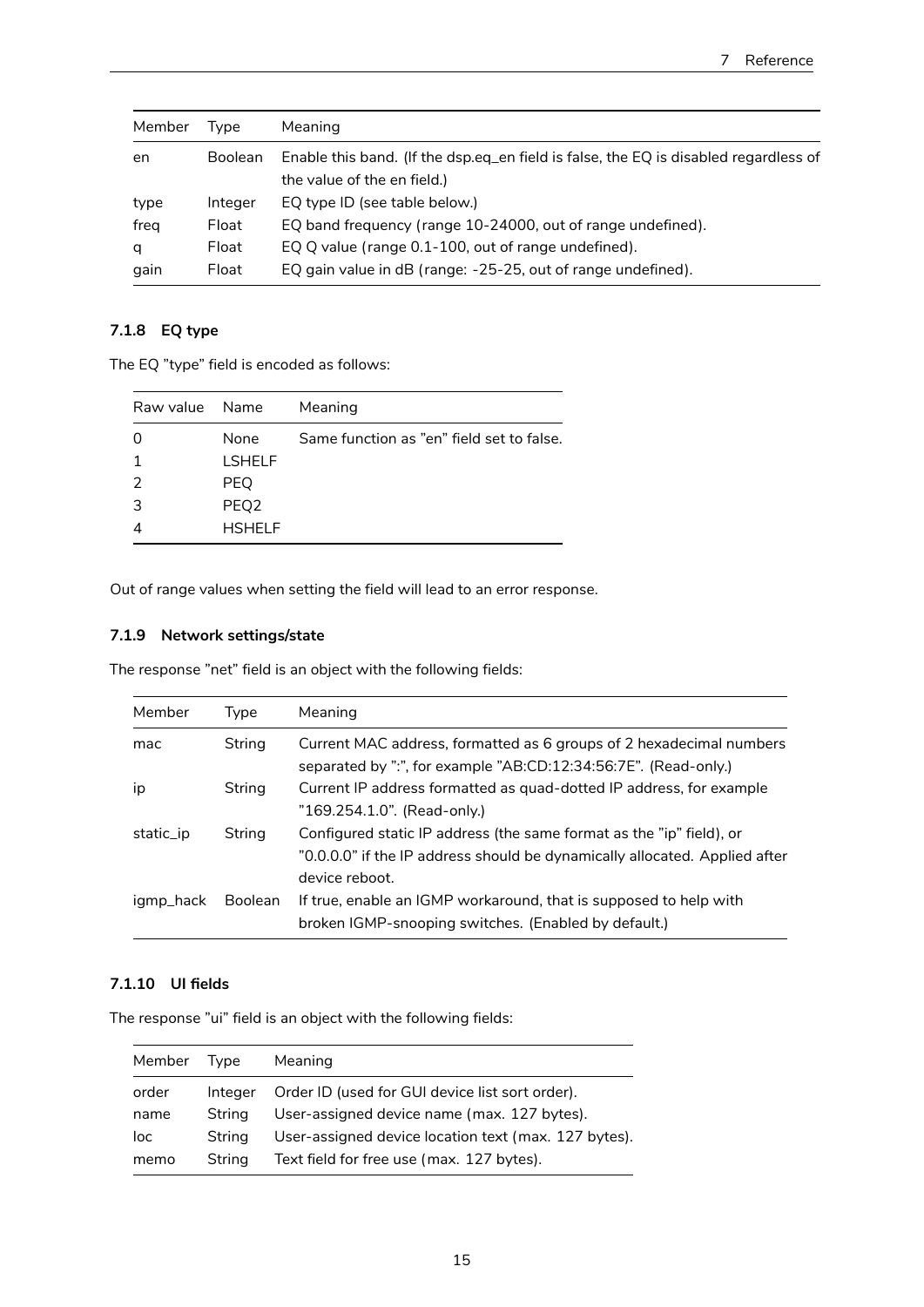The strings are supposed to be encoded as UTF-8 (usually enforced by JSON), though the device will accept any encoding in JSON or these fields.

None of the values in this object are actually interpreted by the firmware. They are for use by GUI tools.

#### <span id="page-15-0"></span>**7.1.11 AES67 settings**

The response "stream" field is an object with the following fields:

| Member            | Type    | Meaning                                            |
|-------------------|---------|----------------------------------------------------|
| name              | String  | Stream name, used to select session.               |
| link offset       | Integer | Link offset in samples.                            |
| nominal level dbu | Float   | Nominal level in dBu.                              |
| ch0               | Integer | Source channel to play to stream, counting from 0. |

All current devices support mono only, and ch0 is the only channel. Should more channels be supported in the future, fields like ch1, ch2, ... will be added.

#### <span id="page-15-1"></span>**7.1.12 AES67 session list**

The response "streams" field is an object with the following fields:

| Member Type | Meaning                                     |
|-------------|---------------------------------------------|
| list        | JSON array Actual session array, see below. |

Each item in the "list" array is an object with the following fields:

| Member | Type    | Meaning       |
|--------|---------|---------------|
| n      | String  | Session name  |
|        | String  | Session info  |
| r      | Integer | Channel count |

This is the list of discovered sessions. The session name is the "s" field in the SDP, and is compared to stream.name to select a session. The session info is the "i" field in the SDP. The channel count is also as indicated in the SDP, and gives the upper range of the stream.ch0 field (exclusive).

#### <span id="page-15-2"></span>**7.1.13 RTP state**

The response "rtp" field is an object with the following fields:

| Member Type | Meaning                       |
|-------------|-------------------------------|
| lock        | Integer AES67 streaming state |

The lock field can have the following values: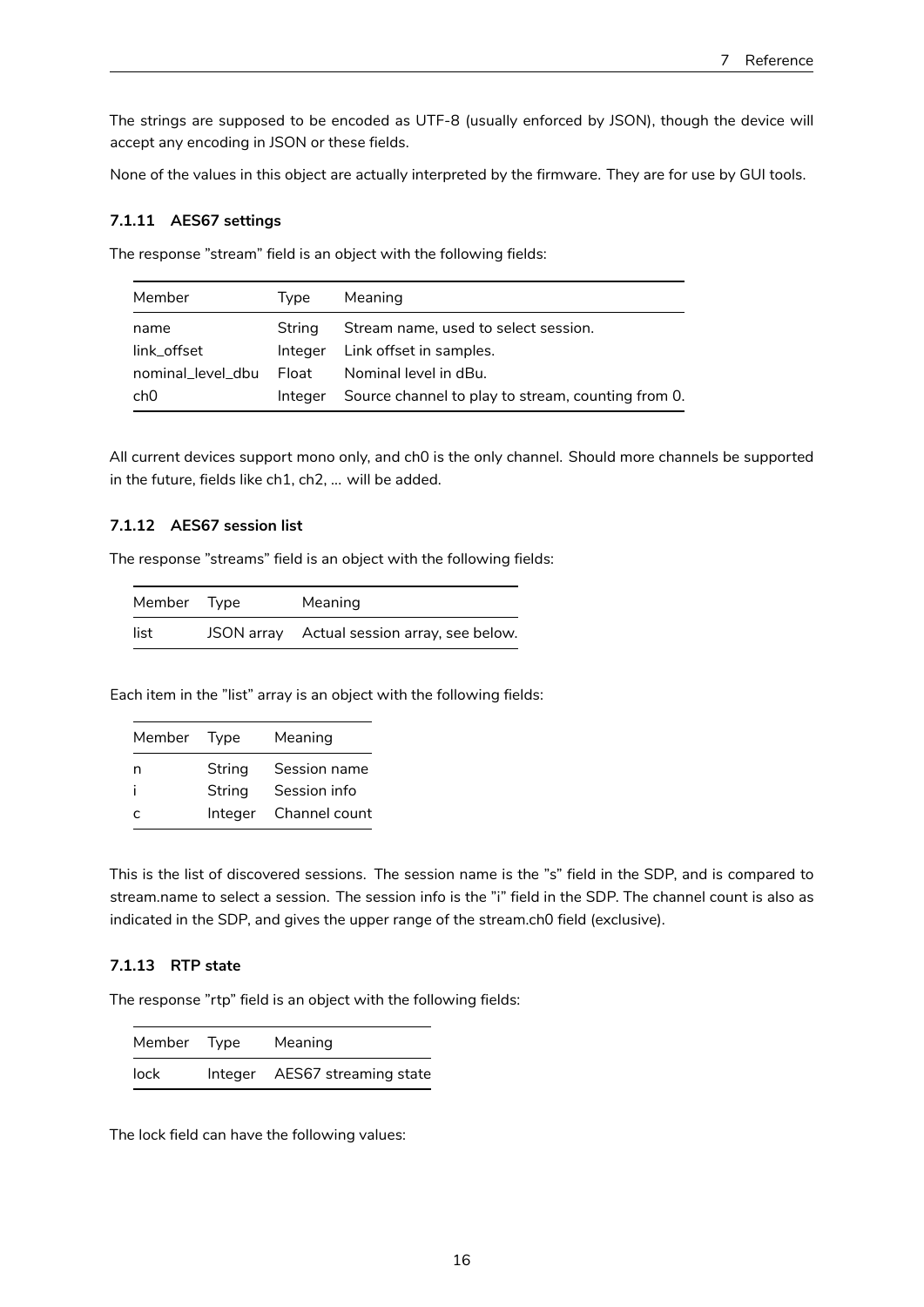| Raw value Meaning |                             |
|-------------------|-----------------------------|
| ი                 | No PTP, no RTP data         |
|                   | PTP locked, but no RTP data |
| $\mathcal{P}$     | No PTP, but RTP locked      |
| 3                 | PTP and RTP locked          |

"Locked" in this context means "synchronized to". Streaming is possible at state 2 or 3. State 2 is indicated by a blinking yellow Ethernet port LED, at state 3 it glows normally. RTP is for Real-Time Transfer Protocol, the part of AES67 that transports actual audio data over network.

## <span id="page-16-0"></span>**7.1.14 Logging state**

The response "logging" field is an object with the following fields:

| Member | Type    | Meaning                    |
|--------|---------|----------------------------|
| en     | Boolean | Whether logging is enabled |

Logging is a debug feature. The log is useful to firmware developers only. Technically inclined people may be able to interpret parts of the log, but it's not recommended. Logging makes the device broadcast UDP packets to IP 255.255.255.255 on port 7055. The log state is off by default, and is not restored across firmware reboots.

Log packets have a format that is slightly different from normal protocol messages. The first part of the UDP payload consists of JSON text, like in normal messages. This is followed by a 0 byte, a binary length field, and the log text.

| Position | Length        | Field                                                      |
|----------|---------------|------------------------------------------------------------|
| $\Omega$ | N             | JSON text of length N bytes                                |
| $N + 0$  | -1            | Literal 0 byte (N found by searching for the first 0 byte) |
| $N + 1$  | $\mathcal{P}$ | Little endian uint16_t log text length                     |
| $N + 2$  | lenath        | ASCII log text, using length field above                   |

This binary length field and log payload is found by searching for a 0 byte. JSON cannot legally contain a 0 byte.

This format was chosen because we wanted to continue using JSON for its positive properties, all while reducing device MCU load by not having to turn the log message into a legal JSON string value (escaping).

| Member         | <b>I</b> vpe      | Meaning                                                                                                                          |
|----------------|-------------------|----------------------------------------------------------------------------------------------------------------------------------|
| command<br>pos | String<br>Integer | Contains the string "raw_log", otherwise it's not a log message<br>Log byte position, can be used to detect dropped log messages |
| overflow       | <b>Boolean</b>    | Internal overflow flag (not always present)                                                                                      |

The JSON text is an object with the following fields:

The "pos" field is the number of log bytes output so far. The log receiver can add the packet's log text length to the "pos" field to know the "pos" field of the next log packet. If the values mismatch, a log packet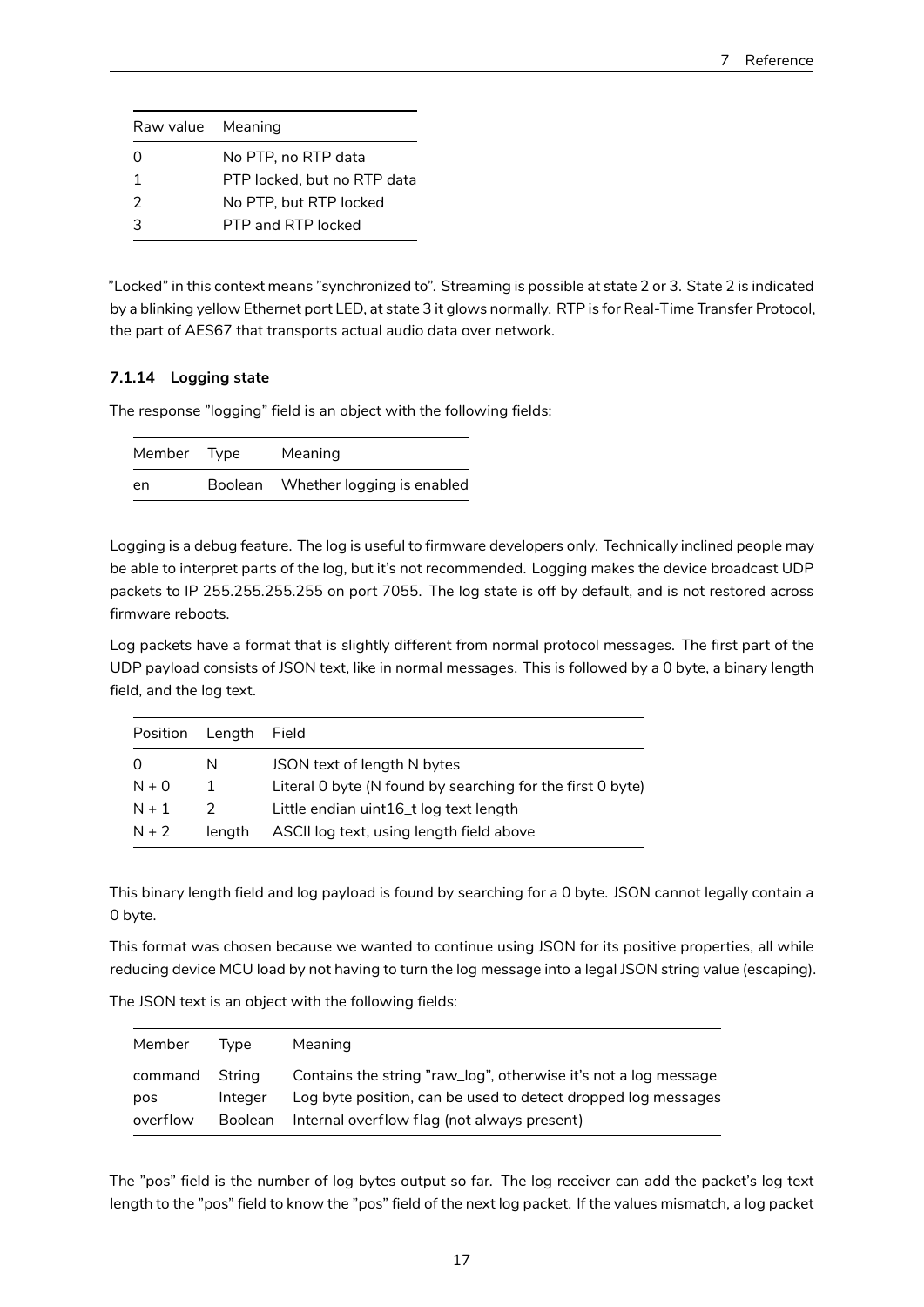must have been dropped or reordered. The value of this field is an unsigned 32 bit integer and rolls over.

"overflow" indicates that the device log buffer (which is of limited size) overflowed before the contents could be sent to the network. The "pos" field is also discontinuous in this case.

#### <span id="page-17-0"></span>**7.1.15 Description**

This command reports general information about device, network status, and DSP settings. This command should be used for device discovery.

The "set\_params" command is an important companion command. It mirrors most fields in the "device\_info" command, and can be used to set the corresponding fields. All references to setting fields in the parameter description above is in context of the "set\_params" command.

The "select" field can be used to retrieve only some information. It is an array of strings, where each string is the name of a JSON sub-object. Only sub-objects mentioned in this list are sent in the response. For example, if you send **select:[ "dsp"]**, then other sub-objects like "streams" are not sent, only the "dsp" sub-object. If the field is missing, everything is sent.

### <span id="page-17-1"></span>**7.1.16 Example**

#### **User => Device**

{"command": "device\_info", "seq": 123, "api\_version": 6}

**Device reply (prettified)**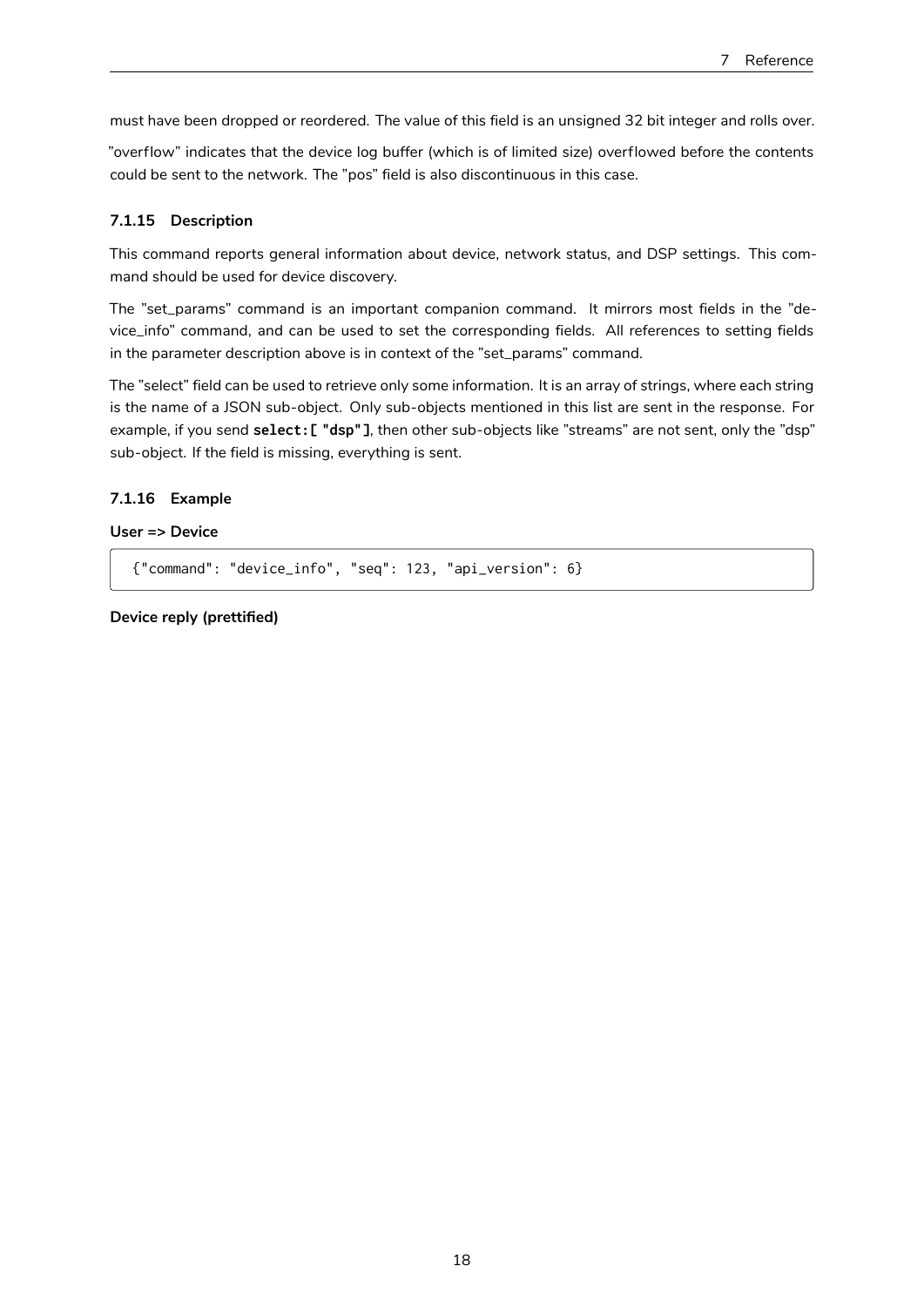```
{
  "seq": 123,
  "product": "ISAAC",
  "firmware_version": "v1.5.2",
  "api_version": 6,
  "fw_date": 1654077358,
  "device_id": "00313753384d37373038303432303139",
  "product_id": 3,
  "net": {
    "mac": "1A:7D:9C:4F:26:3A",
   "ip": "169.254.225.237",
   "static_ip": "0.0.0.0",
   "igmp_hack": true
 },
  "stream": {
   "name": "AVIOUSB-5346cb : 2",
    "link_offset": 48,
    "nominal_level_dbu": 0,
   "ch0": 0
 },
  "streams": {
    "list": [
     {
        "n": "AVIOUSB-5346cb : 2",
        "i": "1 channels: Left",
        "c": 1}
    ]
  },
  "rtp": {
   "lock": 0
  },
  "ui": {
   "order": 0,
   "name": "",
   "loc": "",
   "memo": ""
  },
  "logging": {
   "en": false
  },
 ...
```
**Device reply (continued)**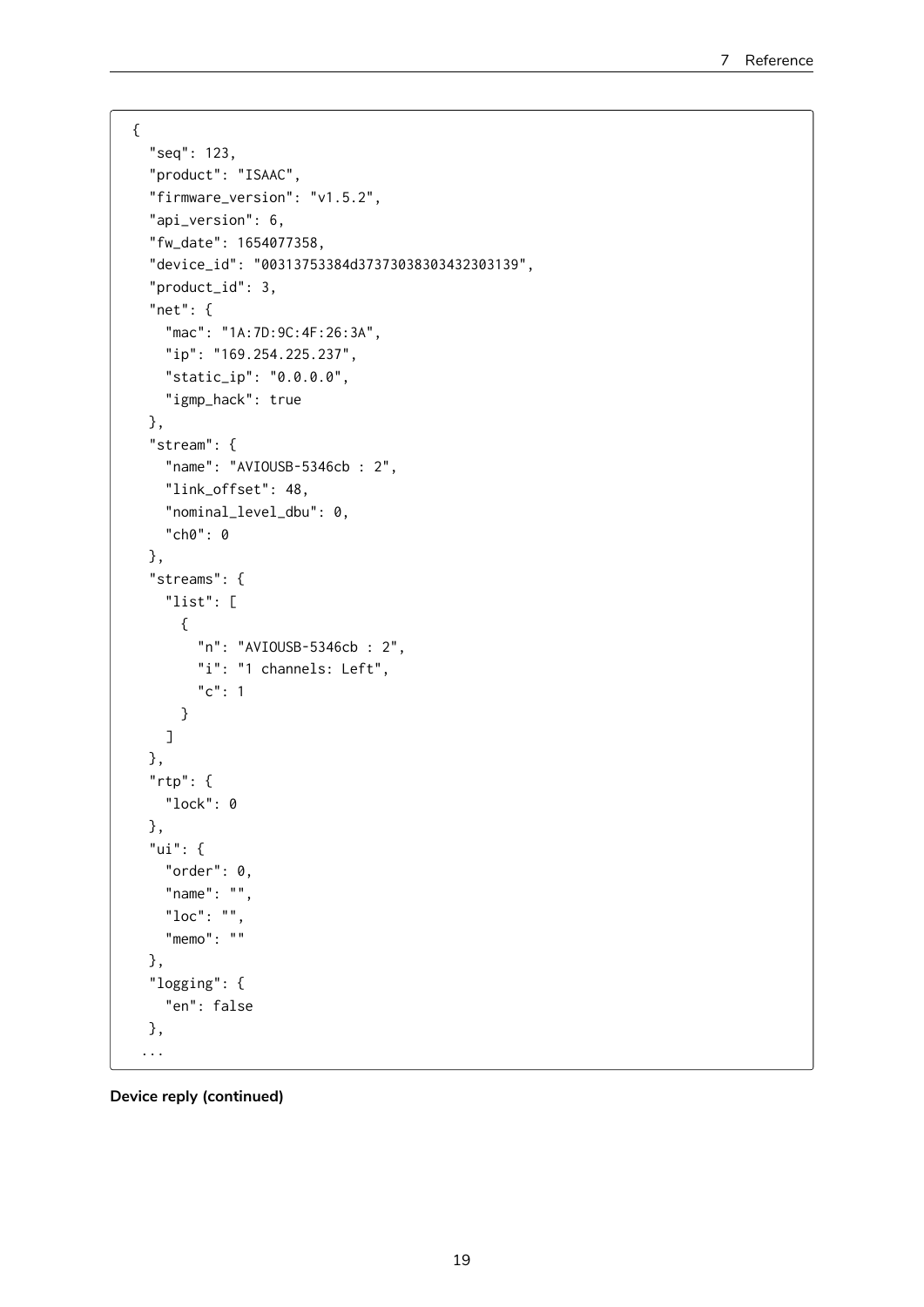```
...
  "dsp": {
    "mute": false,
    "preset": 1,
    "npresets": 2,
    "nbanks": 1,
    "bank": 1,
    "level": 4,
    "peak": 0,
    "gr": 0,
    "eq_en": true,
    "delay": 0,
    "eq0": {
      "en": true,
      "type": 2,
      "freq": 100,
      "q": 1,
      "gain": 0
    },
    "eq1": {
      "en": true,
      "type": 2,
      "freq": 200,
      "q": 1,
      "gain": 0
    },
    "eq2": {
      "en": true,
      "type": 2,
      "freq": 500,
      "q": 1,
      "gain": 0
    },
    "eq3": {
      "en": true,
      "type": 2,
      "freq": 2000,
      "q": 1,
      "gain": 0
    },
    "eq4": {
      "en": true,
      "type": 2,
      "freq": 4000,
      "q": 1,
      "gain": 0
    }
 }
}
```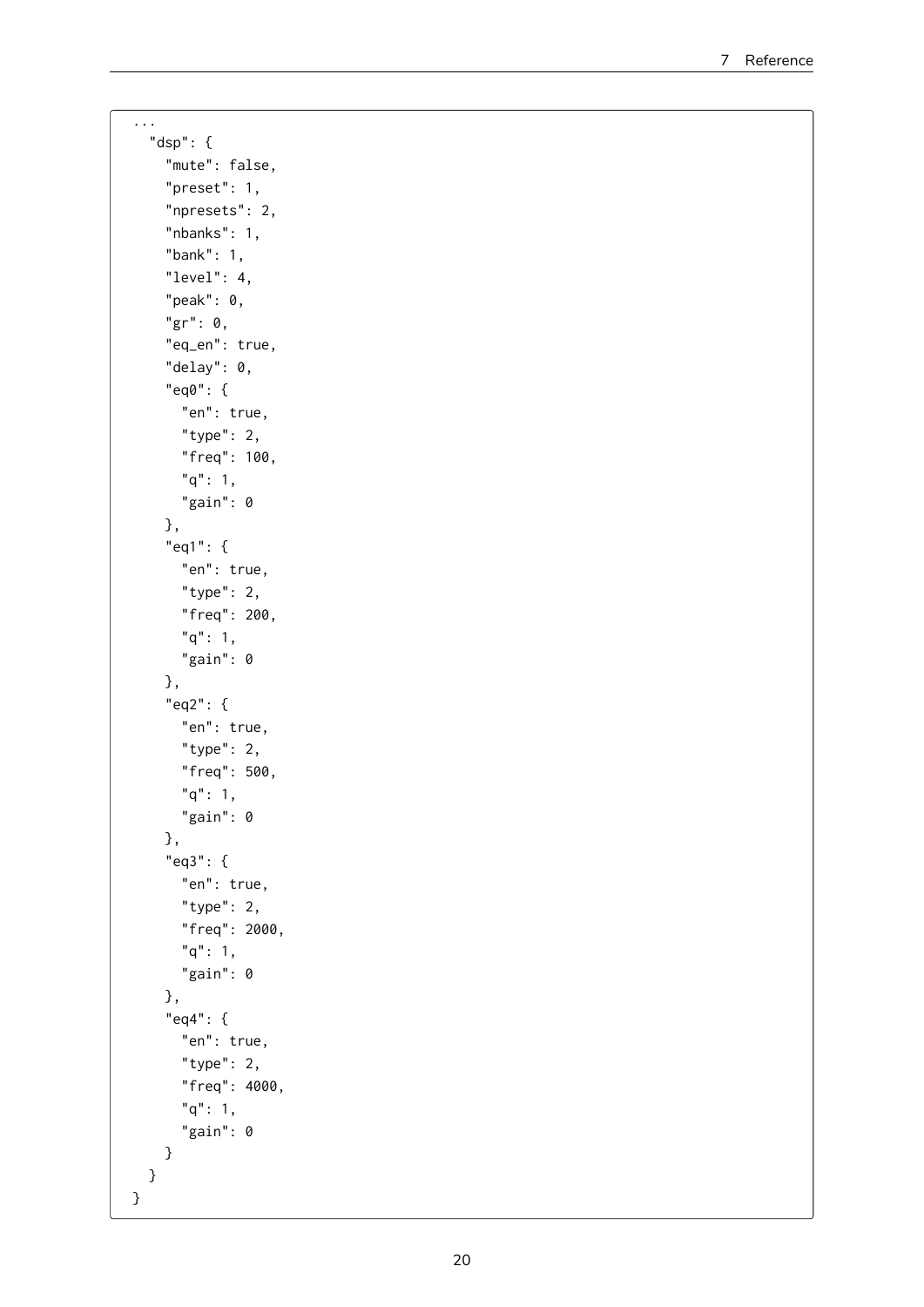# <span id="page-20-0"></span>**7.2 set\_params**

Write various device settings.

#### <span id="page-20-1"></span>**7.2.1 Parameters**

This command mirrors a number of fields in the device\_info response. All fields are optional, and only parameters sent with the command are actually set.

See the device\_info command for type and meaning of each field, and whether it can be written.

#### <span id="page-20-2"></span>**7.2.2 Response**

Success/error only. If an error happens, and the request contains multiple parameters, it's possible that the request is partially applied. In this case, it's unpredictable which parameters were applied and which not. Use the device\_info command to confirm the new values.

#### <span id="page-20-3"></span>**7.2.3 Description**

This command can set most fields which appear in device\_info. Name, location, JSON data type, and meaning are exactly the same as the fields in device\_info.

If the client needs to change multiple parameters, it's recommended to set all parameters at once, using a single "set\_params" command.

#### <span id="page-20-4"></span>**7.2.4 Example**

This mutes the DSP, and leaves all other parameters untouched:

#### **User => Device**

{"command": "set\_params", "dsp": { "mute": true }}

#### **Device reply**

{"seq": 0}

This sets multiple fields (enable mute, enable EQ 3, set memo to "hello"), and leaves all other parameters untouched:

### **User => Device**

```
{"command": "set_params", "dsp": { "mute": true, "eq3": {"en": true} },
"ui": { "memo": "hello" } }
```
#### **Device reply**

{"seq": 0}

#### <span id="page-20-5"></span>**7.3 show\_rtp\_status**

Show information about current AES67 streaming (network to device).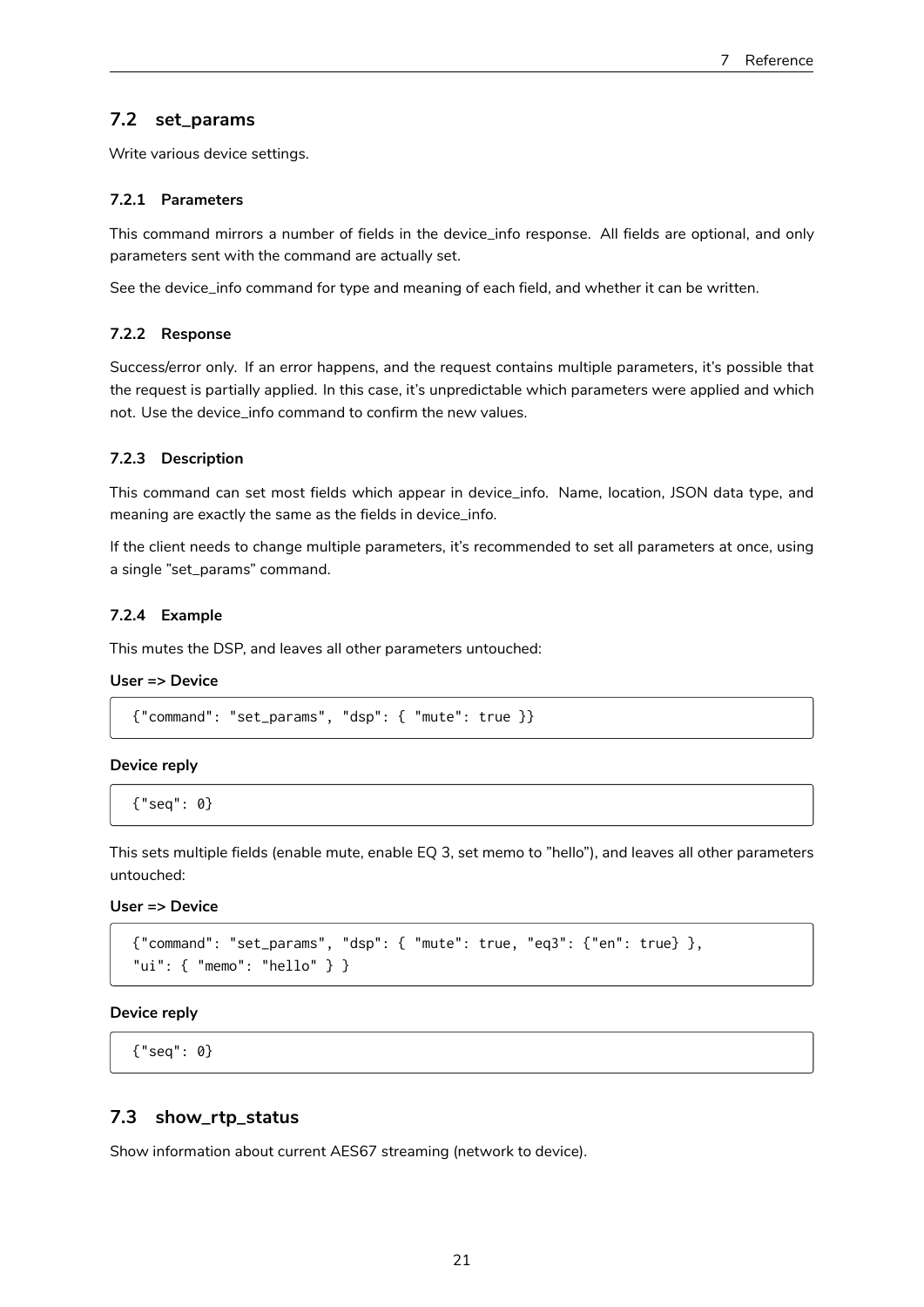# <span id="page-21-0"></span>**7.3.1 Parameters**

None.

### <span id="page-21-1"></span>**7.3.2 Response**

| Member               | Type    | Meaning                                                                  |
|----------------------|---------|--------------------------------------------------------------------------|
| ip                   | String  | IP address of source stream.                                             |
| port                 | Integer | UDP port of source stream.                                               |
| clock offset         | Integer | SDP mediaclk parameter (0 if unset)                                      |
| link offset          | Integer | Offset chosen with set session command.                                  |
| samplesize           | Integer | Audio sample size in bits per channel                                    |
| samplerate           | Integer | Audio sample rate                                                        |
| channels             | Integer | Number of channels sent by source stream.                                |
| output_channels      | Array   | Channels used, as chosen with set_session command.                       |
| packet_drops         | Integer | New packet drops since last command.                                     |
| packet_drop_last_ms  | Integer | Absolute device time of last packet drop in ms. Can wrap around.         |
| rtp_received_last_ms | Integer | Absolute device time of last RTP audio packet received. Can wrap around. |
| clock locked         | Integer | Complete lock. (device_info rtp.lock has more detailed information.)     |

### <span id="page-21-2"></span>**7.3.3 Description**

This shows the status of AES67 streaming, as well as some of the selected parameters.

This command is for debugging, and you should probably not rely on it being present or compatible in the next firmware version.

#### **7.3.4 Example**

### **User => Device**

{"command": "show\_rtp\_status"}

### **Device reply**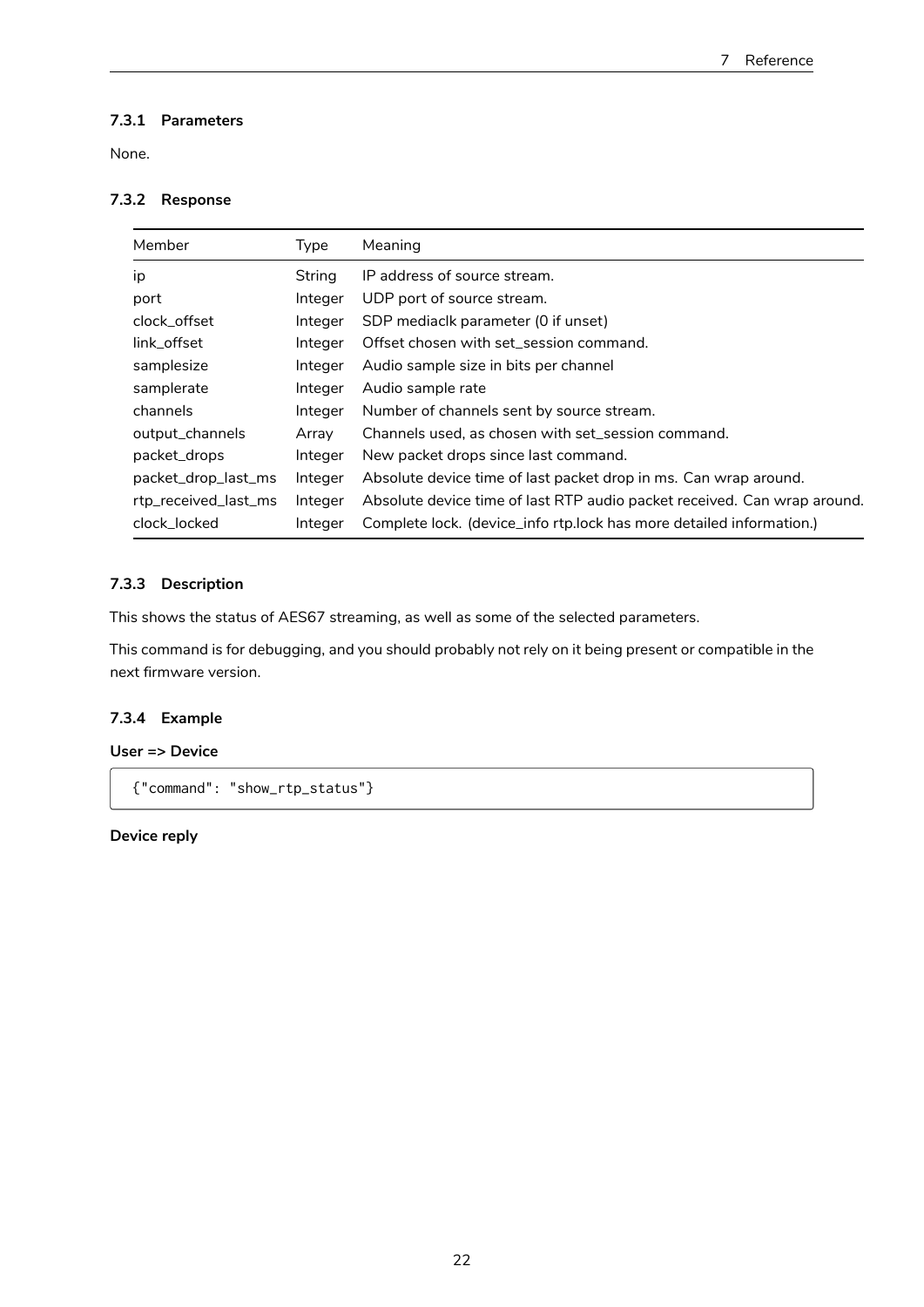```
{
  "seq": 0,
  "ip": "239.69.214.91",
  "port": 5004,
  "clock_offset": -1479386051,
  "link_offset": 64,
  "samplesize": 24,
  "samplerate": 48000,
  "channels": 1,
  "output_channels": [
   0
  ],
  "packet_drops": 2147483647,
  "packet_drop_last_ms": 693922,
  "rtp_received_last_ms": 823747,
  "clock_locked": true,
  "ptp_sync_last_ms": 823543
}
```
# **7.4 rtc\_get**

Read RTC time.

#### **7.4.1 Parameters**

None.

#### **7.4.2 Response**

| Member Type | Meaning                     |
|-------------|-----------------------------|
| utc         | Integer Current time in UTC |

### **7.4.3 Description**

<span id="page-22-0"></span>Report the current time in UTC $^7$  from the internal RTC (Real Time Clock). This is maintained independently from the PTP time, and is less precise, but continues progressing while the device is turned off.

### **7.4.4 Example**

## **User => Device**

```
{"command": "rtc_get"}
```
#### **Device reply**

<sup>7</sup>https://en.wikipedia.org/wiki/Coordinated\_Universal\_Time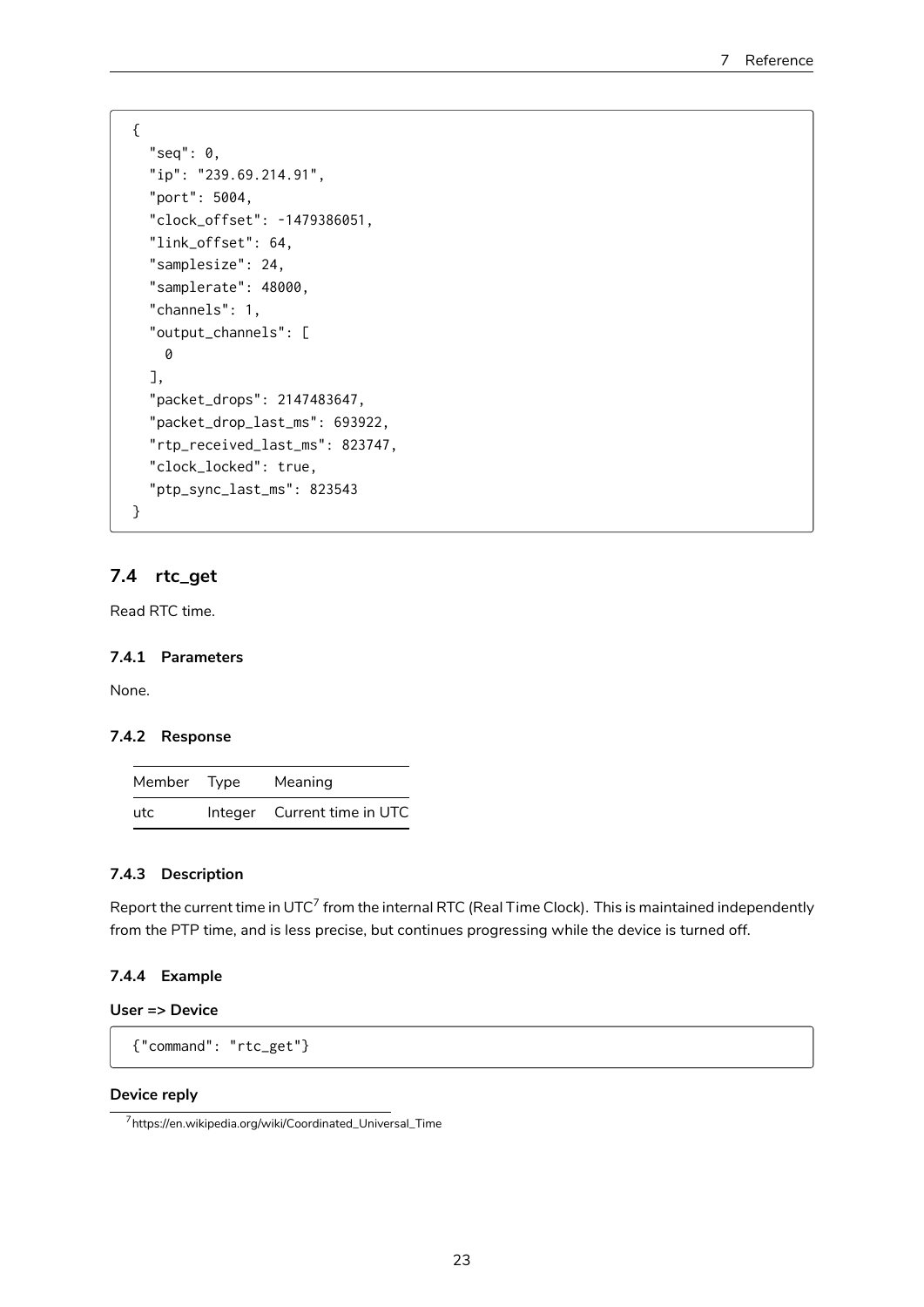```
{
  "seq": 0,
  "utc": 1544017789
}
```
# <span id="page-23-0"></span>**7.5 rtc\_set**

Set RTC time.

## <span id="page-23-1"></span>**7.5.1 Parameters**

| Member Type | Meaning                         |
|-------------|---------------------------------|
| utc         | Integer New current time in UTC |

## <span id="page-23-2"></span>**7.5.2 Response**

Success/error only.

## <span id="page-23-3"></span>**7.5.3 Description**

Counter part of utc\_get.

## <span id="page-23-4"></span>**7.5.4 Example**

### **User => Device**

```
{
  "command": "rtc_set",
  "utc": 1544017789
}
```
## **Device reply**

```
{
  "seq": \theta,
}
```
# <span id="page-23-5"></span>**7.6 rtc\_ntp**

Initiate NTP time synchronization.

#### <span id="page-23-6"></span>**7.6.1 Parameters**

| Member | Type Meaning                                              |
|--------|-----------------------------------------------------------|
|        | ntp_server_ip String NTP server, formatted as IP address. |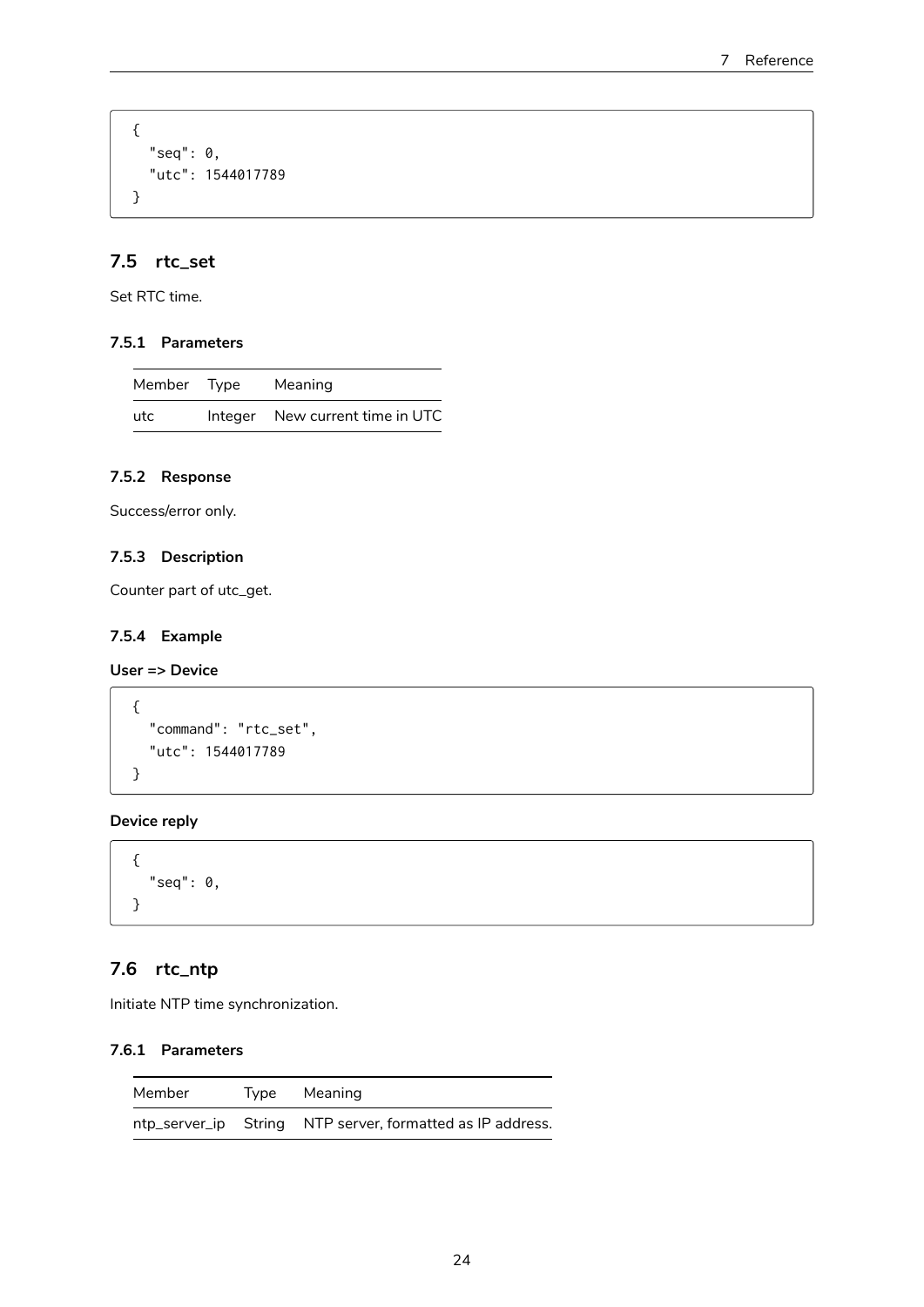#### <span id="page-24-0"></span>**7.6.2 Response**

Success/error only (this is sent before the NTP server is contacted - it indicates correctness of the command formatting only).

#### <span id="page-24-1"></span>**7.6.3 Description**

Synchronize with an explicitly specified NTP time server once. This is not like normal NTP operation. The firmware won't attempt to periodically synchronize the time. Instead, the operation ends once a single NTP server packet has been received. whether the time was correctly set should be checked with rtc\_get, and there is no event or any other indication whether the time server could even be reached.

#### <span id="page-24-2"></span>**7.6.4 Example**

#### **User => Device**

```
{
  "rtc_ntp": "rtc_ntp",
  "ntp_server_ip": "192.168.5.132"
}
```
#### **Device reply**

```
{
  "seq": 0,
}
```
### <span id="page-24-3"></span>**7.7 sap\_purge**

Remove sessions from the device's session cache.

### <span id="page-24-4"></span>**7.7.1 Parameters**

| Member | Type  | Meaning                                                                                                |
|--------|-------|--------------------------------------------------------------------------------------------------------|
| age    | Float | Maximum session age in seconds that should be preserved (older sessions<br>are deleted). (Default: 60) |
|        |       | blocktime Float Time in seconds during which new SAPs should be ignored. (Default: 0)                  |

#### <span id="page-24-5"></span>**7.7.2 Response**

Success/error only.

#### <span id="page-24-6"></span>**7.7.3 Description**

The device caches previously discovered sessions (using the SAP protocol) and hold them in RAM and on the flash. There is currently a session timeout of 100 seconds, after which a session is automatically deleted. This command can be used to remove a session immediately. Sometimes, it can help resolving playback problems by removing broken cache entries.

The "blocktime" parameter can be set if sap\_purge is supposed to be run on all devices in the network. The problem is that the devices will never execute the command at exactly the same time, and bogus SAP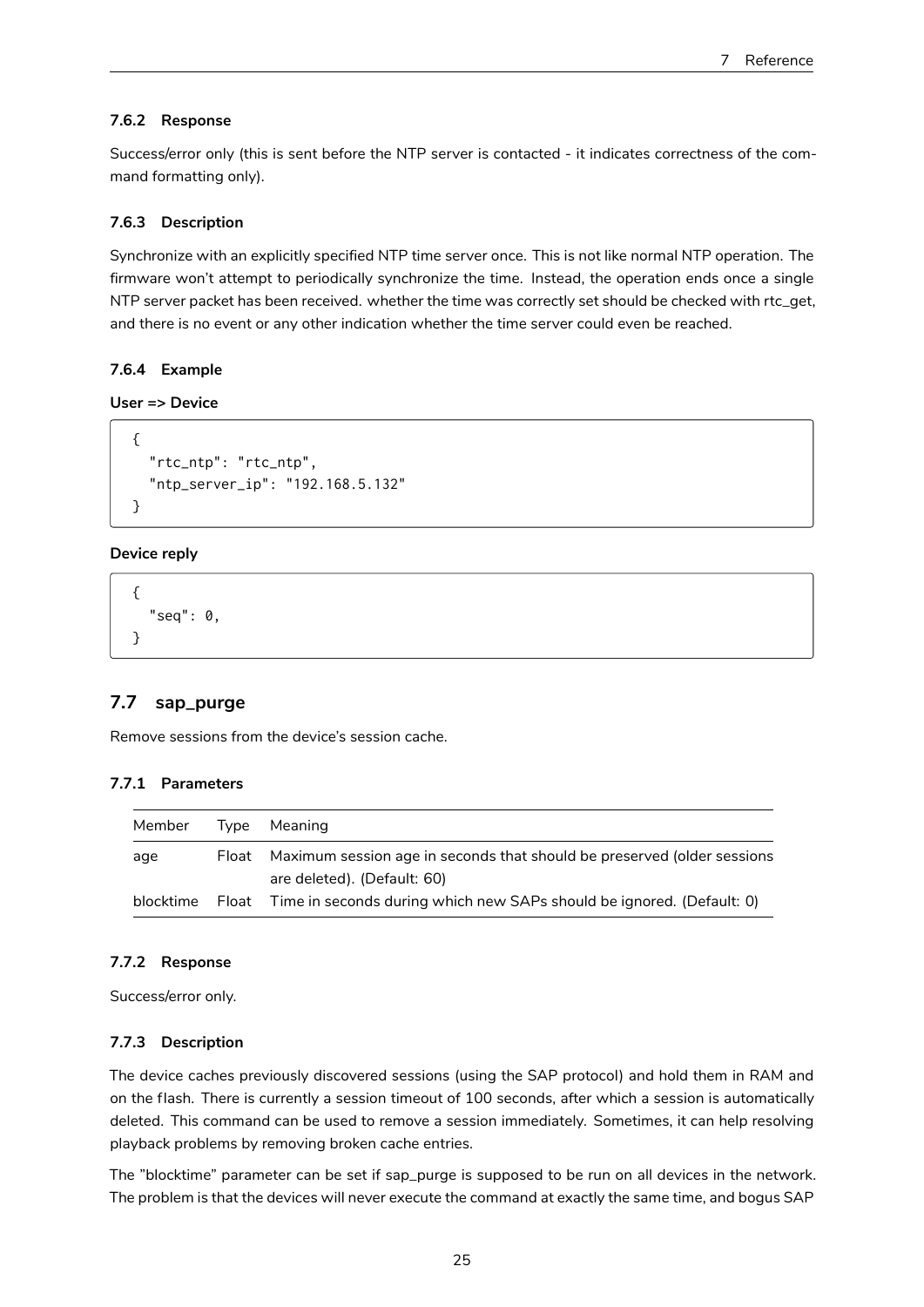packets still could be propagating through the network. In particular, devices will send their own bogus cached/replicated SAPs to all other devices. To avoid that devices immediately readd bogus sessions, this parameter can disable SAP processing temporarily.

# <span id="page-25-0"></span>**7.8 reset\_settings**

Wipe all settings.

## <span id="page-25-1"></span>**7.8.1 Parameters**

None.

## <span id="page-25-2"></span>**7.8.2 Response**

None.

## <span id="page-25-3"></span>**7.8.3 Description**

This resets all user settings, and reboots. Like with the "reboot" command, no response is sent. The device\_id is not changed.

# **7.9 reboot**

Reboots the device.

## **7.9.1 Parameters**

None.

# **7.9.2 Response**

None.

## **7.9.3 Description**

The device is reset, as if power-cycled. There is no response, because the hardware is reset before a response can be sent out.